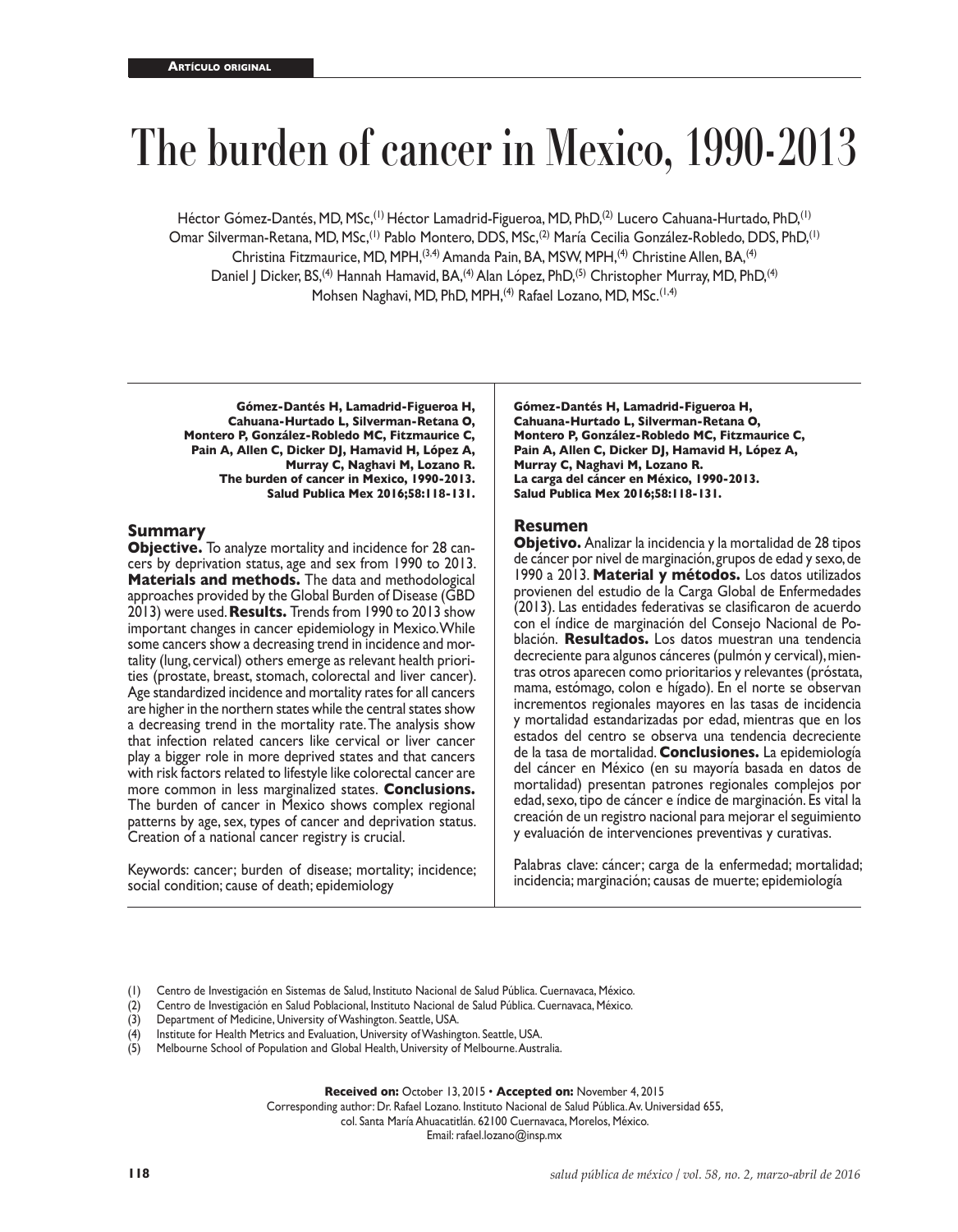C<sup>r</sup>ancer caused over 8 million deaths worldwide in<br>
2010 and has emerged from the third leading cause of death in 1990 to the second leading cause in 2013 only behind cardiovascular disease. Findings from the current Global Burden of Disease study (GBD)<sup>1</sup> estimate more than 14 million new cancer cases and more than 8 million cancer deaths in 2013 from which 56% of new cancer cases, 62% of cancer deaths, and 70% of cancer related Disability Adjusted Life Years (DALYs) occurred in developing countries. By 2020, the world population will increase to 7.5 billion people and approximately 15 million new cancer cases will be diagnosed with predicted 12 million cancer deaths.2-4 Most cases will occur in low and middle-income countries (LMIC). In 1970 these countries were responsible for 15% of the global cancer burden, which increased to 58% by 2008. By 2030 the world estimates are 27 million new cases and 17 million deaths and LMIC are expected to contribute to 70% of all cancer deaths.<sup>5,6</sup>

Differences in cancer incidence between populations can be explained by environmental, behavioral, dietary, occupational and infectious exposures. It has been estimated that almost 25-30% of cancer deaths are related to tobacco, 30-35% are linked to diet, about 15- 20% are due to infections, 4-6% to alcohol consumption, and a lower percentage are related to other factors like radiation, stress, physical inactivity, environmental pollutants, etc.<sup>7</sup> Despite the substantial progress made in prevention, early detection, and more effective treatment options (surgery, chemo-, targeted-, and radiotherapy), cancer burden is increasing due to population growth and aging as well as risk factors like smoking, obesity, and dietary patterns.2,8-10

In this study we provide an overview of the burden of 28 cancers for the 32 states in Mexico, for 20 age groups and both sexes from 1990 to 2013. We performed a decomposition analysis to discern whether the changes in mortality and incidence were due to population growth, changes in age structure or changes in incidence rates.

## **Data sources and methods**

The general methods used in the GBD study have been published elsewhere.11-15 The analytical strategy to determine cancer incidence and mortality in Mexico can be described in four steps. The first step involved extraction of mortality and incidence data from data sources collected for the GBD study that included data on cancer incidence and cancer mortality collected from cancer registries, literature reviews, and the Cancer Incidence in Five Continents (CI5) series. No data for cancer incidence was available from Mexico. Mortality data were extracted at the most detailed cause- and

age-specific level with International Classification of Diseases, Ninth Revision (ICD-9) and International Classification of Diseases, Tenth Revision (ICD-10) codes. The ICD-9 and ICD-10 codes were then mapped to each GBD cancer group. GBD cancer groups include all ICD codes pertaining to neoplasms (ICD-9, 140-239; ICD-10, C00-D49) except for Kaposi sarcoma (KS) (C46) and non-melanoma skin cancer (NMSC) (C44). In the second step, mortality incidence (MI) ratios were estimated for each cancer site, country, age, sex, and year. In the third step, cancer mortality was estimated using the GBD CoD (cause of death) database. The methods used to generate the CoD database are reported in detail elsewhere.<sup>1</sup> Undefined codes or codes referring to causes that cannot be an underlying cause of death were redistributed according to the method described in Ahern and colleagues.16 For Mexico sources for cancer mortality include vital registration system data, verbal autopsy studies, and other sources (table I).17 The CoD database mortality data were used as input into the Cause of Death Ensemble Model (CODEm) to estimate the number of deaths attributable to each cancer assessed in the analysis. The CODEm results were adjusted using CoDcorrect, an algorithm that uses uncertainty distributions around cause fraction estimates for each GBD cause of death to scale estimates to all-cause mortality estimates in each country, year, age, and sex group. These death estimates were used to calculate years of life lost (YLLs). The fourth step was to apply MI ratios to CoDcorrect death estimates to obtain cancer incidence estimates for each year, age, and sex group.

## *Decomposition analysis of cancer trends*

There are three factors that determine the number of cases or deaths over time: population growth, population age and sex structures, and age- and sex-specific rates. To estimate the effect of population growth, two scenarios were considered: In scenario (1) the population size of 2013 was used combined with the rate, sex, and age structure of 1990. The difference between the 1990 numbers and the numbers estimated by applying the 2013 population size to the 1990's rate, age, and sex structures therefore represents the increase in cancer incidence/deaths that can be explained by population growth. In scenario (2) the effect of aging was estimated by applying the 1990 age-sex specific rates to the 2013 age-sex specific population. The difference in incident cases reported herein shows the proportion of the change in incident cases between 1990 and 2013 attributed to the changing age structure of the population. To estimate the effect of changing incidence rates on the incident cases, we applied the incidence rates for 1990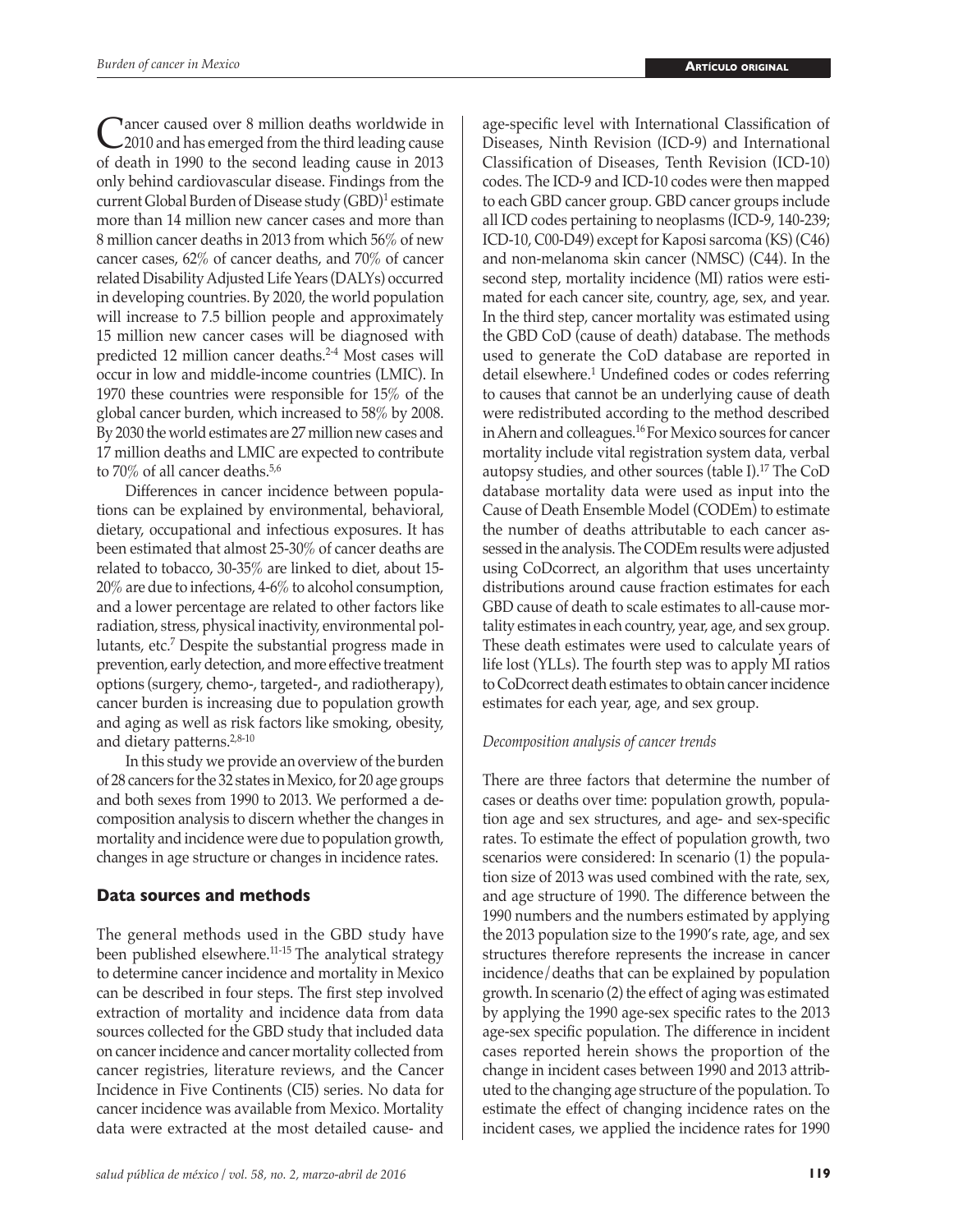|                                                                                 | Table I |  |
|---------------------------------------------------------------------------------|---------|--|
| DATA SOURCE LIST OF CHILD AND ADULT MORTALITY DATA SOURCES USED IN THE GBD 2013 |         |  |

| Source                                        | Years                        | <b>VRI SRSIDSP</b> | HН | <b>CBH</b> | <b>SBH</b> | <b>SIBS</b> |
|-----------------------------------------------|------------------------------|--------------------|----|------------|------------|-------------|
| Vital Registration                            | 1950-2012                    | X                  |    |            |            |             |
| <b>World Fertility Survey</b>                 | 1976-77                      |                    |    | X          | x          |             |
| National Planning Survey on Contraceptive Use | 1979                         |                    |    |            | x          |             |
| National Census and midterm census (conteo)   | 1980, 1990, 2000, 2005, 2010 |                    |    |            | x          |             |
| Standard Demographic and Health Survey        | 1987                         |                    |    | X          | x          |             |
| National Survey of Demographic Dynamics       | 1992, 2006, 2009             |                    |    | X          | x          |             |
| Household Income and Expenditure Survey       | 2010                         |                    |    |            | x          |             |

VR/SRS/DSP: Vital registration, sample registration system, and disease surveillance points HH: Household deaths CBH: Complete birth history SBH: Summary birth history SIBS: Sibling survival

to the population size and age structure of 2013. The difference between scenario (2) and scenario (1) is due to aging of the population. The difference between 2013 numbers and scenario (2) is due to a change in age-sex specific rates. The effects were calculated as the percent change in the number of the cases or deaths for each factor compared to 2013.

### *Deprivation status*

As part of the study of poverty and social progress a deprivation index was developed that includes several dimensions of economic, social, and quality of living conditions. These deficit indicators explore different dimensions like educational attainment (proportion of illiterate population and under 15 years with incomplete primary education), housing conditions (proportion of households without electricity, potable water, uncovered floors, overcrowding); development indexes (proportion living in localities smaller than 5 000 individuals), and economic dimension (proportion of working population with less than two minimum salaries).18 These nine indicators are estimated from the National Census of Population and Housing 2010 by the National Population Council (Conapo, in Spanish).19 The states and municipalities are classified in five categories (very high (VH), high (H), medium (M), low (L) and very low (VL) levels) according to the index distribution. The states with very high deprivation status are Guerrero, Chiapas and Oaxaca, which cover a population of 12 million people. States with a high deprivation index include Veracruz, Puebla, Hidalgo, San Luis Potosí, Michoacán, Tabasco, Campeche and

(25% of the total Mexican population). Nayarit, Zacatecas, Guanajuato, Durango, Tlaxcala, Sinaloa, Querétaro, Morelos and Quintana Roo achieve a medium deprivation index and cover 18.6 million people (16.5% of the Mexican population). Nine states have low deprivation status and are Baja California Sur, Chihuahua, Sonora y Tamaulipas, Aguascalientes, Colima, Jalisco and the state of Mexico where 34.3 million people live (30.6% of the total population). Finally, the states with very low level of deprivation are Coahuila, Baja California, Nuevo Leon and the capital city in the Federal District covering 19.4 million people (17% of the population).

Yucatán, which cover a population of 28 million people

# Results

The estimates for the Mexican Burden of Disease study (MBD-2013) reveal notable differences in rates and trends between cancers in men and women and between states. On the national level, in 2013 a total of 195 925 cancer cases occurred with 102 241 in females and 93 683 in males. The age standardized incidence rate (ASIR) per 100 000 was the highest for prostate (35.5) followed by breast (23.6), colorectal (14.6), stomach (13.5), cervical (12.0) and lung cancer (10.9). Among women, breast cancer incidence was twice as high as cervical cancer. For men, prostate cancer was the most commonly diagnosed cancer. A total of 84 172 deaths occurred in males (41 281) and females (42 891). The age standardized death rate (ASDR) per 100 000 was the highest for lung cancer (10.3) followed by stomach (9.7), prostate (8.3), liver (7.8), colorectal (7.2), cervical (6.2) and breast cancers (6.2) (table II).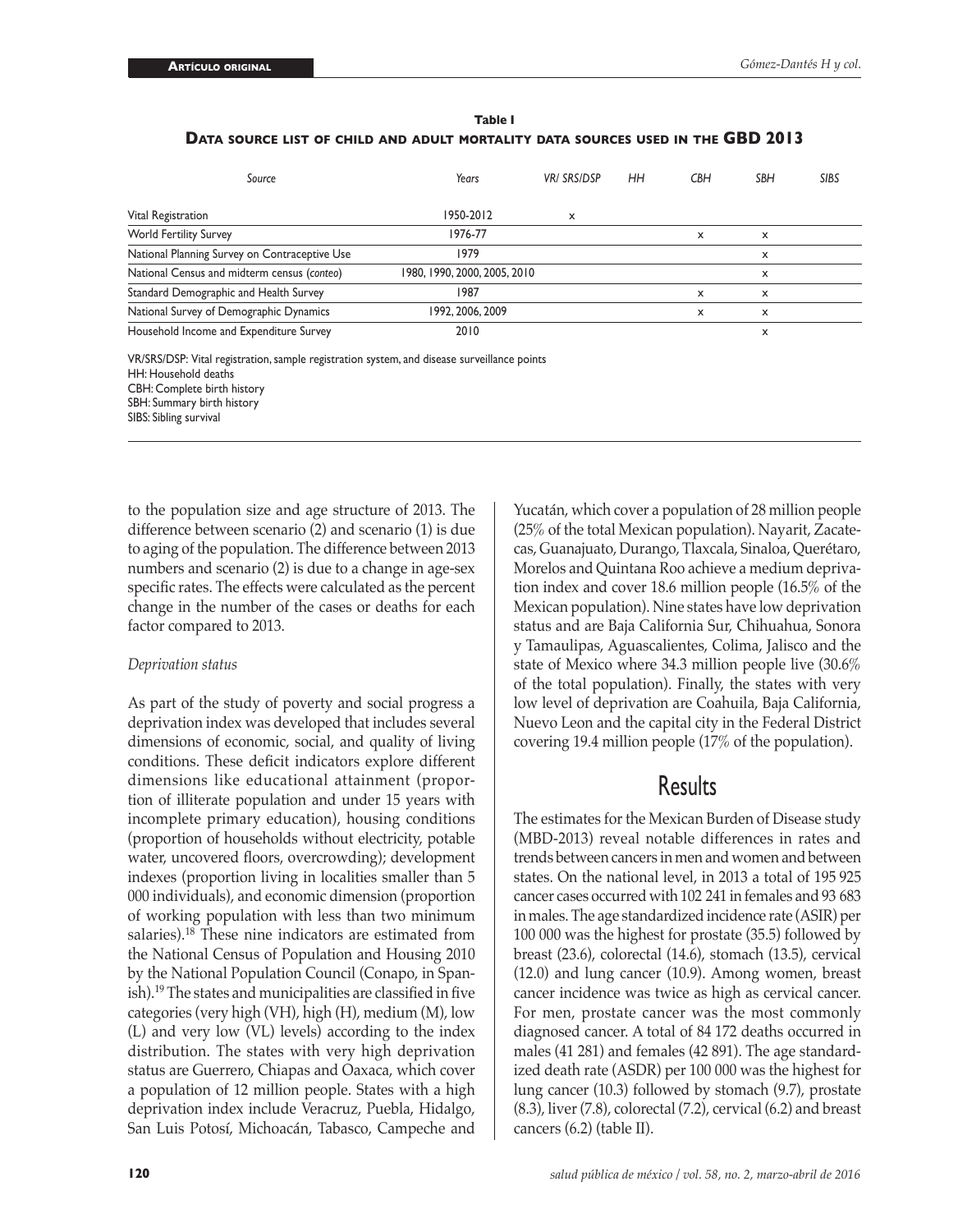| Table II                                                                       |  |
|--------------------------------------------------------------------------------|--|
| INCIDENT CASES AND DEATHS FOR ALL CANCERS AND 28 CANCER GROUPS IN MEXICO, 2013 |  |

|                               |          | Incident cases<br>(thousands) |         | ASIR, both sexes<br>(per 100 000) |         | Deaths<br>(thousands)    |         | ASDR, both sexes<br>(per 100 000) |
|-------------------------------|----------|-------------------------------|---------|-----------------------------------|---------|--------------------------|---------|-----------------------------------|
| Cancer                        | Total    | Male                          | Female  |                                   | Total   | Male                     | Female  |                                   |
| All except NMSC and KS        | 195 925  | 37412                         | 43 28 1 | 206.9                             | 84 172  | 15511                    | 16319   | 94.8                              |
| Esophageal                    | 1601     | 1072                          | 529     | 1.9                               | 560     | 1061                     | 499     | 1.9                               |
| Stomach                       | 11779    | 6 6 7 0                       | 5 108   | 13.5                              | 8 3 6 4 | 4 6 9 5                  | 3 6 6 9 | 9.8                               |
| Liver                         | 5 9 0 3  | 2852                          | 3051    | 6.9                               | 6 5 9 4 | 3 1 2 7                  | 3 4 6 7 | 7.8                               |
| Larynx                        | 2 2 0 4  | 887                           | 317     | 2.5                               | 098     | 902                      | 195     | 1.3                               |
| Tracheal, bronchus and lung   | 9 2 7 7  | 6 154                         | 3123    | 10.9                              | 8 6 8 7 | 5 6 7 2                  | 3016    | 10.3                              |
| <b>Breast</b>                 | 23 873   | 186                           | 23 687  | 23.6                              | 5 902   | 50                       | 5853    | 6.2                               |
| Cervical                      | 12 5 6 2 |                               | 12 5 62 | 12.0                              | 5842    | $\overline{\phantom{0}}$ | 5842    | 6.2                               |
| Uterine                       | 3 0 2 7  | $\overline{\phantom{0}}$      | 3 0 2 7 | 3.1                               | 606     | $\overline{\phantom{0}}$ | 606     | 0.7                               |
| Prostate                      | 29 4 28  | 29 4 28                       |         | 35.5                              | 6 5 20  | 6 5 20                   |         | 8.3                               |
| Colon and rectum              | 13 010   | 6517                          | 6 4 9 3 | 14.6                              | 6 2 5 5 | 3 1 6 3                  | 3 0 9 2 | 7.2                               |
| Lip and oral cavity           | 2 5 6 8  | 1504                          | 1064    | 2.9                               | 914     | 580                      | 334     | $  \cdot  $                       |
| Nasopharynx                   | 184      | 126                           | 57      | 0.2                               | 138     | 90                       | 48      | 0.1                               |
| Other pharynx                 | 533      | 446                           | 87      | 0.6                               | 281     | 225                      | 56      | 0.3                               |
| Gallbladder and biliary tract | 2742     | 957                           | 785     | 3.2                               | 2011    | 608                      | 1403    | 2.4                               |
| Pancreatic                    | 4700     | 2   83                        | 2518    | 5.4                               | 4516    | 2115                     | 2 4 0 1 | 5.3                               |
| Malignant skin melanoma       | 2 2 0 1  | 1042                          | 1158    | 2.3                               | 602     | 326                      | 276     | 0.7                               |
| Ovarian                       | 3791     | $\overline{\phantom{0}}$      | 3791    | 3.7                               | 2 3 3 6 | $\equiv$                 | 2 3 3 6 | 2.5                               |
| <b>Testicular</b>             | 3 4 4 6  | 3 4 4 6                       |         | 2.7                               | 427     | 427                      |         | 0.4                               |
| Kidney                        | 5219     | 3 0 6 2                       | 2 1 5 6 | 5.6                               | 2 3 5 1 | 1427                     | 924     | 2.6                               |
| <b>Bladder</b>                | 1190     | 823                           | 366     | 1.4                               | 1084    | 715                      | 369     | 1.3                               |
| Brain and nervous system      | 3 4 8 9  | 848                           | 64      | 3.2                               | 2 2 0 4 | 23                       | 973     | 2.2                               |
| Thyroid                       | 9 4 28   | 1486                          | 7941    | 8.7                               | 669     | 218                      | 451     | 0.8                               |
| Mesothelioma                  | 293      | 189                           | 104     | 0.3                               | 293     | 189                      | 104     | 0.3                               |
| Non-Hodgkin lymphoma          | 7782     | 3 4 3 4                       | 4 3 4 8 | 7.8                               | 3 4 2 4 | 8 2                      | 1612    | 3.7                               |
| Hodgkin lymphoma              | 2 0 5 6  | 1262                          | 795     | 1.8                               | 643     | 389                      | 253     | 0.7                               |
| Multiple myeloma              | 4        | 738                           | 673     | 1.5                               | 975     | 518                      | 457     | $  \cdot  $                       |
| Leukemia                      | 8   86   | 4 4 6 6                       | 3720    | 7.3                               | 4 3 4 4 | 2 3 7 2                  | 972     | 4.1                               |
| Other neoplasms               | 24 044   | 11903                         | 12 140  | 23.7                              | 5 5 3 2 | 2849                     | 2 6 8 3 | 5.8                               |

ASDR: age-standardized death rate

ASIR: age-standardized incidence rate

ICD-9: International Classification of Diseases, ninth revision

ICD-10: International Statistical Classification of Diseases and Related Health Problems, tenth revision

KS: Kaposi sarcoma

NMSC: non-melanoma skin cancer

YLDs: years lived with disability

YLLs: years of life lost

Cancer groups are defined based on ICD codes and include all codes pertaining to neoplasms (ICD-9 140-239; ICD-10 C00-D49) except for NMSC and KS

The age specific contributions of the different types of cancer show a very distinctive pattern with leukemia and the combined "other neoplasms" group (containing rare cancers like malignant neoplasm of bone and articular cartilage of limbs, malignant neoplasm of thymus, and others) being the main contributors to

cancer incidence in children and adolescents (age <20 years) and accounting for nearly 70% of the total burden of cancer in these age groups. As age advances, different cancer types predominate. For example, breast and cervical cancer contribute with nearly 40% of the total cases of cancer in women aged 30 to 50 years while pros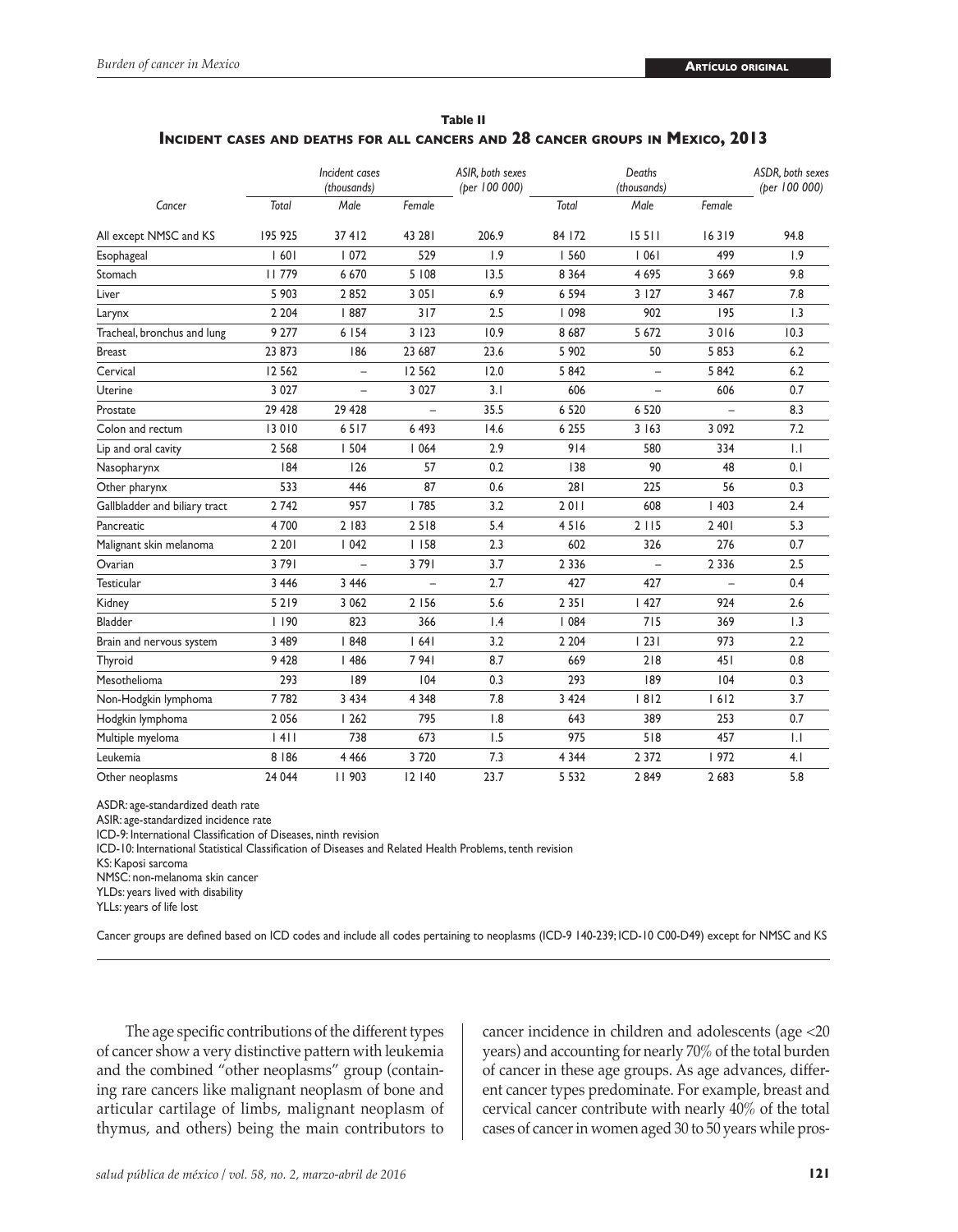tate, stomach, and tracheal, bronchus and lung cancers predominate in older age groups (figure 1A). Cancer deaths distribution by age showed also a distinctive pattern where leukemia, and non-Hodgkin lymphoma contribute with almost 50% of the overall causes of cancer deaths in the younger age groups (5 to 19 years old). In the reproductive ages among women aged 30 to 49 years cervical, breast and ovarian cancers predominate and are responsible for 25 to 30% of total cancer deaths in this age group. The death pattern among the population older than 49 years changes towards the prominence of tracheal, bronchus and lung, prostate, stomach and liver cancer, which contribute to around 50% of all cancer deaths for this age group in 2013 (figure 1B).

Population growth contributed to the increase in cancer deaths between 1990 and 2013 with 36%. If the population structure and size had remained the same between 1990 and 2013 there would be 3.2% fewer

cancer deaths. This translates into fewer malignant skin melanoma deaths, as well as fewer cervical (98.3%), gallbladder (94%), larynx (56.5 %), tracheal, bronchus and lung (47.5%), Hodgkin lymphoma (42%), stomach (40.5%), other pharynx (23.6%), uterine (13.4%), fever lip and oral cavity (7%) cancer deaths. On the other hand we observe an increase in the number of deaths from kidney cancer (99.6%), non-Hodgkin lymphoma (99%), colon and rectum (92.8%), ovarian (91.4%) mesothelioma (67.6%), brain (60%), prostate (45.8%), breast (42.4 %), pancreatic (27.1%), testicular (14.1%), nasopharynx (13.4%), leukemia (12.7%), bladder (12.6%), thyroid (10.9%), liver (10.3%), and esophageal (5.4%) cancers (table III).

The different geographical patterns that can be observed in the incidence and mortality rates throughout Mexico are evidence of a complex epidemiological transition. Incidence rates from 1990 to 2013 increased in northern Mexico in the states of Baja California Norte,



**Figure 1. Age-specific contributions of cancer types to total cancer incidence and mortality, both sexes. Mexico, 2013**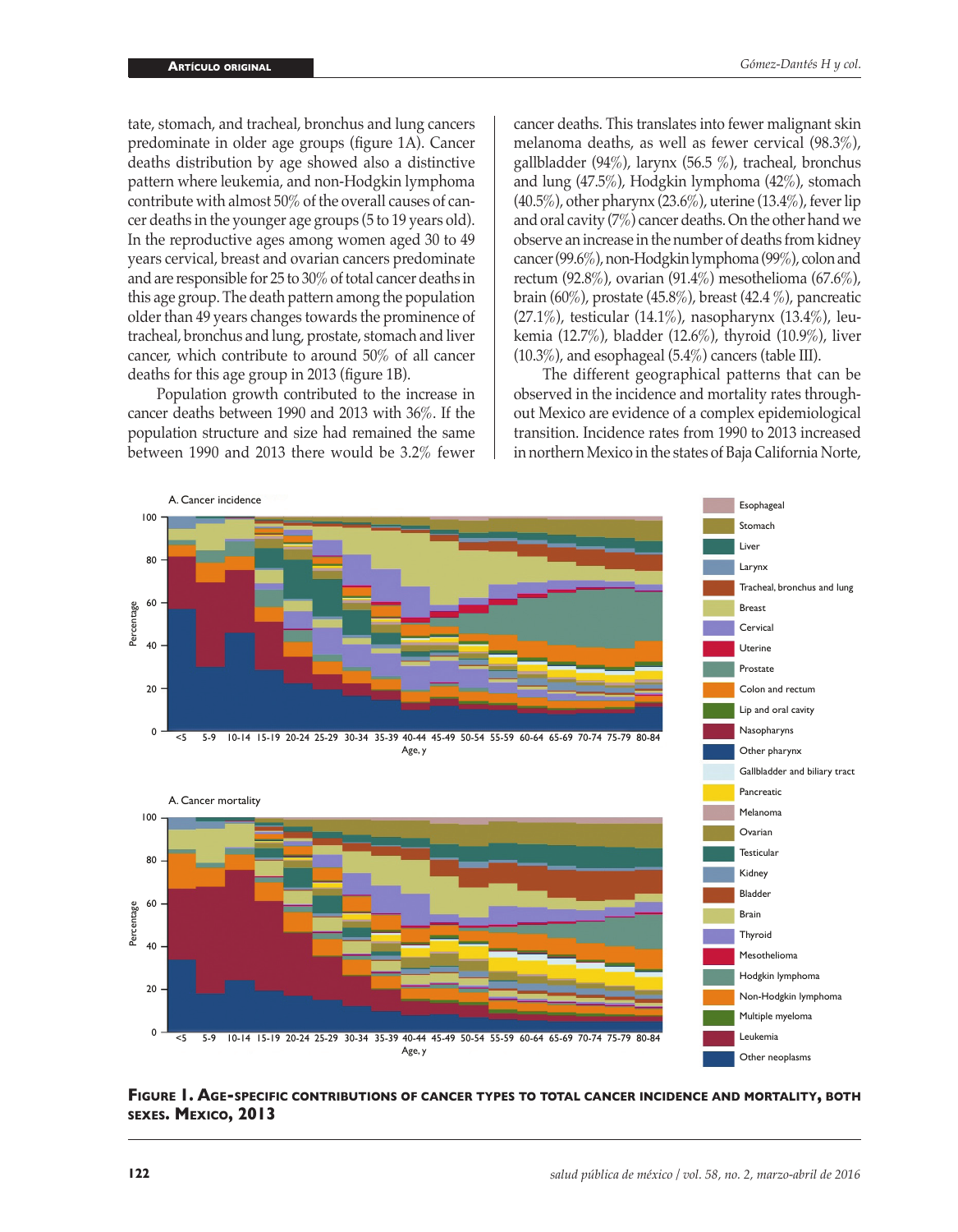|                                     |         | Deaths, No. |                                  | Expected number of deaths, 2013 No.  | Change in number of deaths, 1990 to 2013, % |                                   |                                 |  |  |  |  |
|-------------------------------------|---------|-------------|----------------------------------|--------------------------------------|---------------------------------------------|-----------------------------------|---------------------------------|--|--|--|--|
| Cancer                              | 1990    | 2013        | Given population<br>growth alone | Given population<br>growth and aging | Due to population<br>growth                 | Due to change<br>in age structure | Due to change<br>in death rates |  |  |  |  |
| All except NMSC                     | 41 471  | 83 880      | 56 400                           | 85 208                               | 36.0                                        | 69.5                              | $-3.2$                          |  |  |  |  |
| Esophageal                          | 706     | 560         | 960                              | 1522                                 | 36.0                                        | 79.8                              | 5.4                             |  |  |  |  |
| Stomach                             | 4 8 0 2 | 8 3 6 4     | 6 5 3 1                          | 10311                                | 36.0                                        | 78.7                              | $-40.5$                         |  |  |  |  |
| Liver                               | 2 9 4 6 | 6 5 9 4     | 4 0 0 7                          | 6 2 9 1                              | 36.0                                        | 77.5                              | 10.3                            |  |  |  |  |
| Larynx                              | 695     | 098         | 946                              | 1490                                 | 36.0                                        | 78.3                              | $-56.5$                         |  |  |  |  |
| Tracheal, bronchus<br>and lung      | 5 2 2 6 | 8687        | 7 108                            | 11169                                | 36.0                                        | 77.7                              | $-47.5$                         |  |  |  |  |
| <b>Breast</b>                       | 2 3 2 3 | 5 902       | 3 160                            | 4 9 2 2                              | 36.0                                        | 75.9                              | 42.2                            |  |  |  |  |
| Cervical                            | 4795    | 5 8 4 2     | 6 5 2 1                          | 10 555                               | 36.0                                        | 84.I                              | $-98.3$                         |  |  |  |  |
| Uterine                             | 295     | 606         | 401                              | 645                                  | 36.0                                        | 82.9                              | $-13.4$                         |  |  |  |  |
| Prostate                            | 2 48 1  | 6 5 20      | 3 3 7 4                          | 5 3 8 3                              | 36.0                                        | 81.0                              | 45.8                            |  |  |  |  |
| Colon and rectum                    | 2 0 4 5 | 6 2 5 5     | 2781                             | 4 3 5 7                              | 36.0                                        | 77.0                              | 92.8                            |  |  |  |  |
| Lip and oral cavity                 | 443     | 914         | 602                              | 945                                  | 36.0                                        | 77.3                              | $-7.0$                          |  |  |  |  |
| Nasopharynx                         | 65      | 138         | 88                               | 129                                  | 36.0                                        | 64.2                              | 13.4                            |  |  |  |  |
| Other pharynx                       | 49      | 281         | 202                              | 316                                  | 36.0                                        | 76.6                              | $-23.6$                         |  |  |  |  |
| Gallbladder and biliary tract       | 1657    | 2011        | 2 2 5 3                          | 3 5 6 8                              | 36.0                                        | 79.4                              | $-94.0$                         |  |  |  |  |
| Pancreatic                          | 87      | 4516        | 2 5 4 5                          | 4 0 0 9                              | 36.0                                        | 78.2                              | 27.1                            |  |  |  |  |
| Malignant skin melanoma             | 484     | 1167        | 658                              | 2099                                 | 36.0                                        | 297.5                             | $-192.4$                        |  |  |  |  |
| Ovarian                             | 764     | 2 3 3 6     | 039                              | 1637                                 | 36.0                                        | 78.2                              | 91.4                            |  |  |  |  |
| Testicular                          | 248     | 427         | 338                              | 392                                  | 36.0                                        | 21.9                              | 4.1                             |  |  |  |  |
| Kidney                              | 789     | 2 3 5 1     | 1073                             | 1564                                 | 36.0                                        | 62.2                              | 99.6                            |  |  |  |  |
| Bladder                             | 471     | 1084        | 641                              | 1025                                 | 36.0                                        | 81.4                              | 12.6                            |  |  |  |  |
| Brain and central<br>nervous system | 926     | 2 2 0 4     | 1259                             | 1648                                 | 36.0                                        | 42.1                              | 60.0                            |  |  |  |  |
| Thyroid                             | 299     | 669         | 407                              | 637                                  | 36.0                                        | 77.0                              | 10.9                            |  |  |  |  |
| Mesothelioma                        | 203     | 602         | 275                              | 465                                  | 36.0                                        | 93.7                              | 67.6                            |  |  |  |  |
| Hodgkin lymphoma                    | 492     | 643         | 670                              | 850                                  | 36.0                                        | 36.6                              | $-42.0$                         |  |  |  |  |
| Non-Hodgkin lymphoma                | 1234    | 3 4 2 4     | 1679                             | 2 2 0 2                              | 36.0                                        | 42.4                              | 99.0                            |  |  |  |  |
| Multiple myeloma                    | 365     | 975         | 496                              | 775                                  | 36.0                                        | 76.6                              | 54.7                            |  |  |  |  |
| Leukemia                            | 2 6 3 9 | 4 3 4 4     | 3 5 8 8                          | 4 0 0 8                              | 36.0                                        | 15.9                              | 12.7                            |  |  |  |  |
| Other neoplasms                     | 2 5 4 1 | 5 5 3 2     | 3 4 5 6                          | 4 3 9 1                              | 36.0                                        | 36.8                              | 44.9                            |  |  |  |  |

## **Table III Decomposition analysis of cancer trends in national mortality, both sexes. Mexico, 1990 to 2013**

GBD: Global Burden of Disease

ICD-9: International Classification of Diseases, ninth revision

ICD-10: International Statistical Classification of Diseases and Related Health Problems, tenth revision

NMSC: non-melanoma skin cancer

Cancer groups are defined based on ICD codes and include all codes pertaining to neoplasms (ICD-9 140-239; ICD-10 C00-D49) except for NMSC and KS To estimate the effect of population growth we applied the population size of 2013 onto the rate, sex, and age structure of 1990. Since the global population grew by 36% between 1990 and 2013; death rates and age structure remained the same as in 1990, death due to all cancers increased by 36% in this counterfactual scenario.

To estimate the effect of aging on number of death we applied the age structure of 2013 onto the rate, sex distribution, and population size of 1990. The change in deaths reported herein shows the proportion of the change in deaths between 1990 and 2013 that can be attributed to the changing age structure of the population

To estimate the effect of changing deaths we applied the death rates for 1990 onto the population size and age structure of 2013. The change in deaths reported herein shows the proportion of the change in number of deaths

KS: Kaposi sarcoma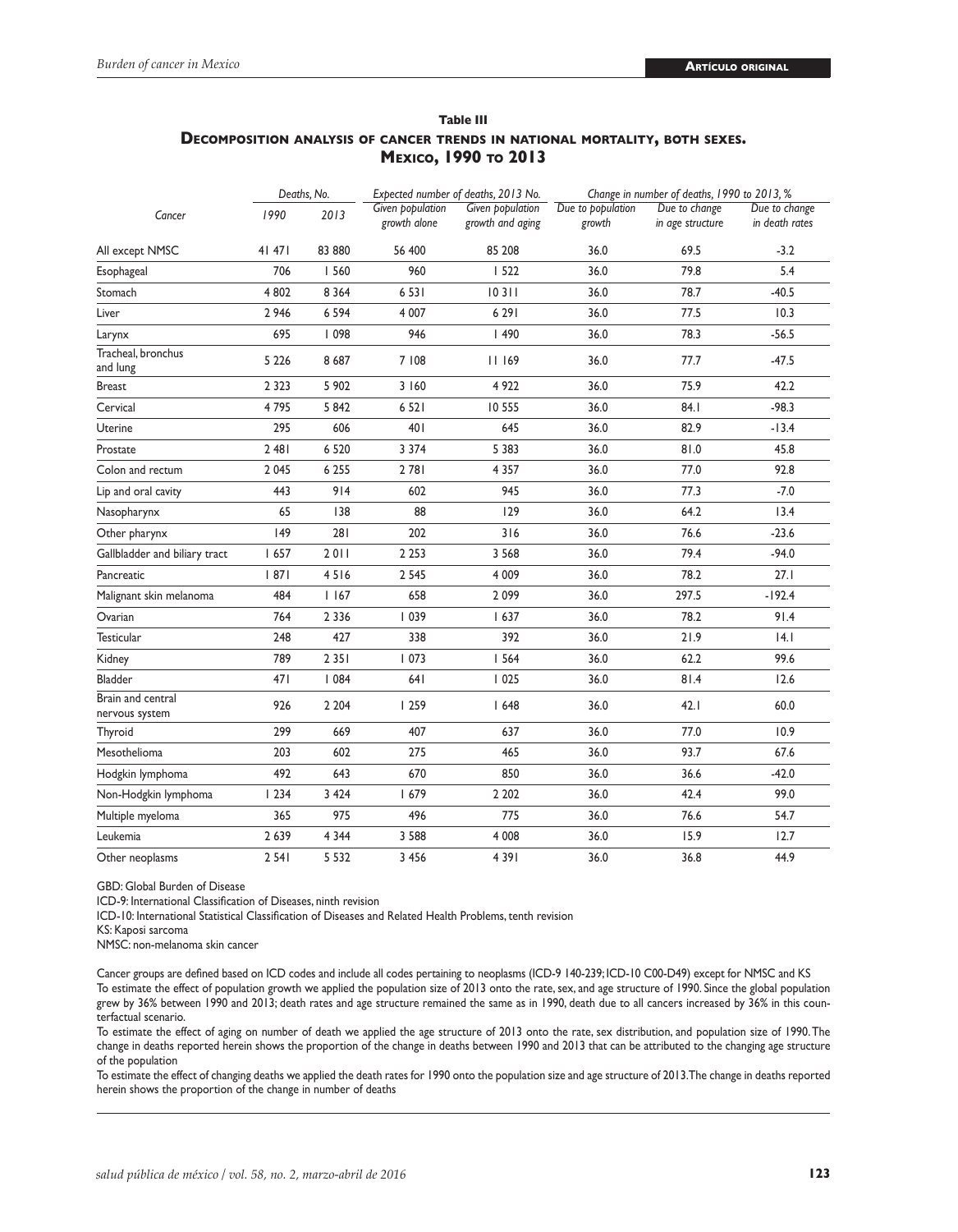Sonora, Chihuahua and Tamaulipas from 60 to 90% with more modest increases of 45% to 60% in the states of Coahuila, Sinaloa, Durango, Nuevo Leon as well as Chiapas, which is one of the poorest states in Mexico. The same geographical patterns were seen for mortality rates, although with a different magnitude. Death rates increased from 15 to 45% in the northern states as well as in the southern state of Chiapas, smaller increases can be observed in the coastal areas; and interestingly, decreases up to 30% are clearly observed in the central region surrounding Mexico City (figure 2).

The ranking of cancers by age standardized incidence rates for both sexes show that prostate cancer ranks first across the country, followed by breast cancer in the states with a low deprivation status, and cervical cancer in the states with high deprivation. Additionally, stomach and colorectal cancers rank highly throughout the country. Tracheal, bronchus and lung cancer were in a median position in states with low deprivation and ranked lower in states with a high deprivation status such as Hidalgo (11<sup>th</sup>), Oaxaca (12<sup>th</sup>), Tlaxcala (13<sup>th</sup>), and Puebla  $(14<sup>th</sup>)$  (figure 3).

Breast and cervical cancer ranked first and second respectively for ASIRs in women regardless of the state's deprivation status with the exception of the states Oaxaca and Chiapas, where cervical cancer is ranked first. Rankings for thyroid cancer, colon and rectum cancer and stomach cancer show a homogenous distribution throughout the country. Among men, prostate cancer had the highest age standardized incidence rate in every state followed by lung cancer among the states with a low deprivation and stomach cancer among the states with a high deprivation status. Liver cancer ranking differed according to the deprivation status and was ranked fifth among the states with high deprivation, and in the  $8<sup>th</sup>$ to  $10<sup>th</sup>$  position among states with a lower deprivation status.

The ranking of age standardized mortality rates (ASMR) among females showed that cervical cancer was ranked first in the states with high deprivation while breast cancer has the highest ASMR in states with a low deprivation. Liver cancer for women who live in the states with the highest deprivation status ranked second or third for ASMR while lung cancer takes this position for women in states with a lower deprivation (figure 4).

In men, prostate and lung cancer are in the first and second position according to their ASMR but in the states with a high deprivation, lung cancer is displaced by stomach and liver cancers. Leukemia and Hodgkin lymphoma also have a more prominent position in the poorest states of Oaxaca, Chiapas, Puebla and Hidalgo along with the southern states of Yucatan, Campeche and Tabasco (figure 5).

# **Discussion**

Previous publications describing the burden of cancer in Mexico have been limited in scope because of the analysis of only short time periods, inclusion of a limited number of cancers,20-27 incomplete or too broad geographical coverage,<sup>28-31</sup> or special settings like the population covered by the social security system.32-34 It has therefore been difficult to assess cancer trends across the country. The GBD 2013 study provides a unique opportunity to analyze trends in cancer incidence and mortality at the state

A. Death rate changes, 1990-2013



A. Incidence rate changes, 1990-2013

**Figure 2. Relative changes in age-standardized incidence and death rates, in both sexes, for all cancers. Mexico, 1990 to 2013**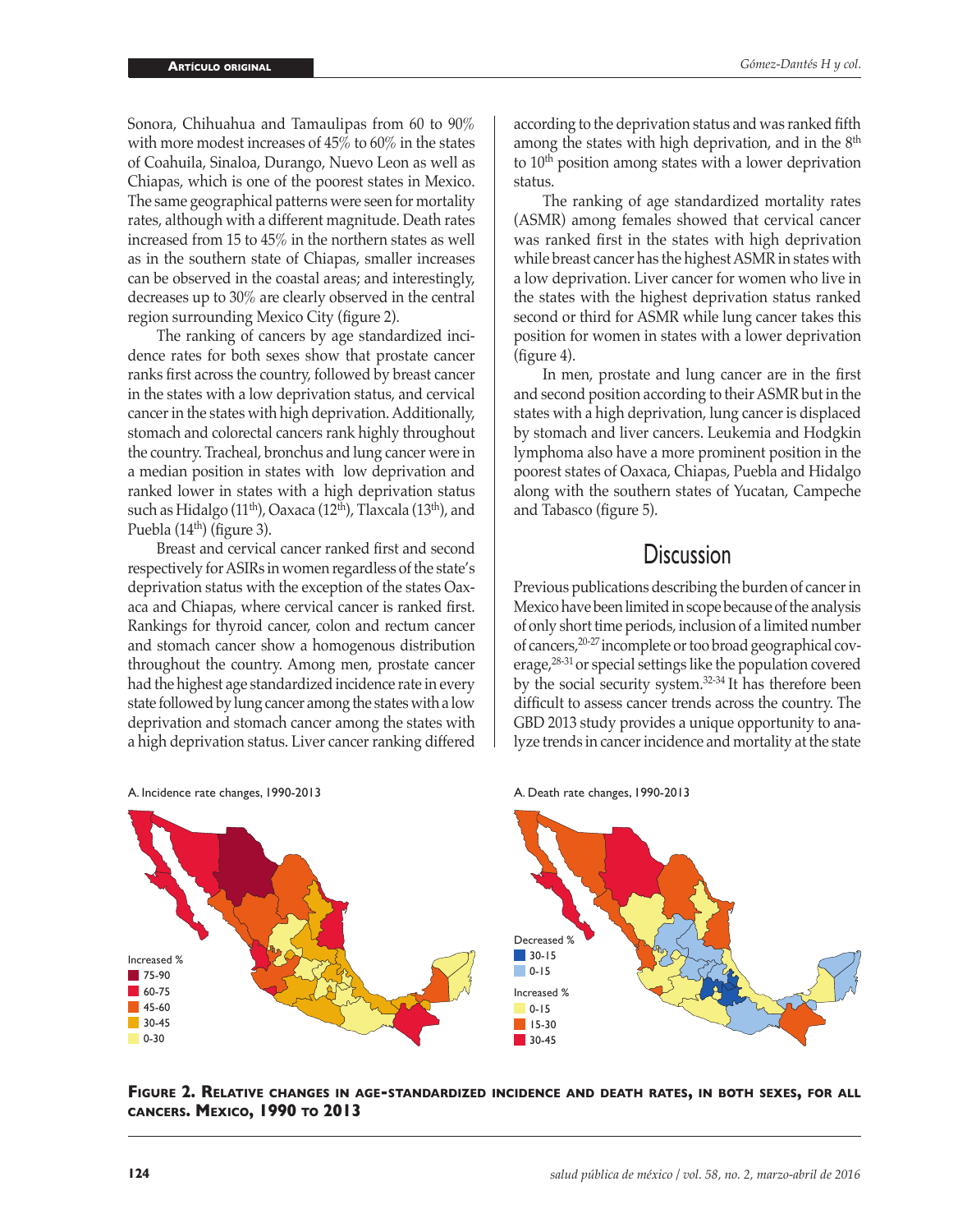| Deprivation<br>status | <b>State</b>           | Prostate | <b>Breast</b>           | Cervical       | Colon and rectum | Stomach        | Tracheal, bronchus and lung | Thyroid          | Hodgkin lymphoma | Leukemia       | Liver            | Ovarian         | Non-melanoma skin cancer | Testicular     | Uterine | Kidney          |
|-----------------------|------------------------|----------|-------------------------|----------------|------------------|----------------|-----------------------------|------------------|------------------|----------------|------------------|-----------------|--------------------------|----------------|---------|-----------------|
|                       | <b>Mexico National</b> | т        | $\overline{2}$          | 3              | $\overline{4}$   | 5              | $6\phantom{1}6$             | 7 <sup>5</sup>   | 8                | 9              | 10               | П               | 12                       | 13             | 4       | 15              |
|                       | Distrito Federal       | Т        | $\overline{2}$          | $\overline{4}$ | 3                | 5              | $\overline{7}$              | 8                | $6\phantom{1}6$  | П              | 4                | 10              | 16                       | 9              | 12      | 13              |
|                       | Nuevo León             | Т        | $\overline{2}$          | $\overline{4}$ | 3                | 6              | 5                           | 8                | $\overline{7}$   | 9              | 13               | 10              | 16                       | 15             | 12      | П               |
|                       | Baja California        | Т        | $\overline{2}$          | $\overline{4}$ | 3                | 6              | 5                           | $\overline{7}$   | 8                | 9              | 4                | 10              | 16                       | 15             | 13      | П.              |
|                       | Coahuila               | T        | $\overline{2}$          | 3              | $\overline{4}$   | 6              | 5                           | $\overline{7}$   | 10               | 9              | 13               | 8               | 16                       | 12             | 4       | П               |
|                       | Aguascalientes         | Т        | $\overline{2}$          | 3              | $\overline{4}$   | 6              | 5                           | $\overline{7}$   | 9                | 8              | 13               | П               | 10                       | 16             | 4       | 15              |
|                       | <b>Jalisco</b>         | T        | $\overline{2}$          | 3              | $\overline{4}$   | 6              | 5                           | $\overline{7}$   | 9                | 8              | 4                | $\overline{10}$ | 12                       | 16             | П       | 15              |
|                       | Colima                 | Т        | 3                       | $\overline{2}$ | 6                | 5              | $\overline{4}$              | 8                | П                | 10             | 12               | 9               | $\overline{7}$           | 8              | 13      | 16              |
| Low                   | <b>Tamaulipas</b>      | T        | $\overline{2}$          | 3              | $\overline{4}$   | 6              | 5                           | 9                | 8                | 10             | $\overline{7}$   | П               | 16                       | 4              | 15      | $ 2\rangle$     |
|                       | Sonora                 | Т        | $\overline{2}$          | $\overline{3}$ | 5                | 6              | $\overline{4}$              | $\overline{7}$   | 8                | 9              | 13               | 10              | 4                        | 16             | 15      | П.              |
|                       | Baja California Sur    | 1        | $\overline{2}$          | 3              | $\overline{4}$   | 6              | 5                           | 9                | 8                | 10             | 4                | $\overline{7}$  | П                        | 17             | 15      | $ 2\rangle$     |
|                       | <b>State of Mexico</b> | Т        | $\overline{2}$          | 3              | $\overline{4}$   | 5              | $\overline{7}$              | 6                | 8                | П              | 13               | 10              | 12                       | 9              | 15      | 4               |
|                       | Chihuahua              | 1        | $\overline{2}$          | $\overline{3}$ | $\overline{4}$   | 6              | 5                           | $\overline{7}$   | 9                | П              | 15               | 8               | 13                       | 4              | 16      | 10              |
|                       | Quintana Roo           | п        | $\overline{4}$          | $\overline{2}$ | 5                | 3              | $6\overline{6}$             | 9                | 10               | 8              | $\overline{7}$   | 12              | П                        | 17             | 15      | 13              |
|                       | Morelos                | Т        | 3                       | $\overline{2}$ | 5                | $\overline{4}$ | $6\overline{6}$             | $\overline{7}$   | 9                | 8              | П                | 12              | $\overline{10}$          | 4              | 15      | 16              |
|                       | Querétaro              | т        | $\overline{2}$          | 3              | $\overline{4}$   | 5              | 8                           | 6                | 12               | 10             | 4                | 9               | $\overline{7}$           | П              | 15      | 16              |
|                       | Sinaloa                | Т        | $\overline{2}$          | $\overline{4}$ | 6                | 5              | $\overline{3}$              | $\overline{7}$   | 10               | 8              | 9                | 13              | 12                       | 9              | 17      | 4               |
|                       | Tlaxcala               | п        | $\overline{3}$          | $\overline{2}$ | $\overline{4}$   | 5              | 13                          | $\boldsymbol{6}$ | 9                | 8              | 4                | П               | 10                       | $\overline{7}$ | 6       | $ 2\rangle$     |
|                       | Durango                |          | $\overline{2}$          | $\overline{3}$ | $\overline{4}$   | 6              | 5                           | 8                | 9                | $\overline{7}$ | 12               | 10              | П                        | 15             | 16      | 3               |
|                       | Guanajuato             |          | $\overline{2}$          | 3              | $\overline{4}$   | 5              | $6\phantom{1}6$             | $\overline{7}$   | П                | 8              | 4                | 9               | 10                       | 16             | 13      | 15              |
|                       | Zacatecas              |          | $\overline{2}$          | 3              | 5                | $\overline{4}$ | $6\overline{6}$             | $\overline{7}$   | 9                | 8              | 12               | 10              | П                        | 17             | 15      | 3               |
| Middle                | Nayarit                |          | 3                       | $\overline{2}$ | 5                | 6              | $\overline{4}$              | 10               | 8                | 9              | $\overline{7}$   | 12              | П                        | 17             | 4       | 15              |
|                       | Yucatán                |          | 3                       | $\overline{2}$ | 5                | $\overline{4}$ | 9                           | 10               | 8                | $\overline{7}$ | 6                | 4               | П                        | 16             | 12      | 3               |
|                       | Campeche               |          | $\overline{4}$          | $\overline{2}$ | 5                | 3              | $\overline{6}$              | 10               | $\overline{7}$   | 8              | 9                | 3               | П                        | 9              | 12      | 4               |
|                       | Tabasco                | T        | 3                       | $\overline{2}$ | 5                | $\overline{4}$ | $6\overline{6}$             | 9                | 10               | 8              | $\overline{7}$   | 3               | П                        | 17             | 12      | 15              |
|                       | Michoacán              | т        | 3                       | $\overline{2}$ | $\overline{4}$   | 5              | $6\overline{6}$             | $\overline{7}$   | П                | 9              | 13               | 12              | 8                        | 16             | 4       | 15              |
|                       | San Luis Potosí        |          | 3                       | $\overline{2}$ | 5                | $\overline{4}$ | $\boldsymbol{6}$            | 7                | 10               | 9              | 8                | П               | 12                       | 13             | 4       | 16              |
|                       | Hidalgo                | Т        | $\overline{2}$          | $\overline{3}$ | $\overline{4}$   | 5              | $\mathbf{H}$                | $6\overline{6}$  | 8                | 10             | 9                | 12              | 13                       | $\overline{7}$ | 16      | 15              |
|                       | Puebla                 | T        | $\overline{3}$          | $\overline{2}$ | 5                | $\overline{4}$ | 4                           | $6\phantom{a}$   | $\overline{7}$   | 9              | 10               | 12              | $\mathbf{H}$             | $\bf 8$        | 13      | 15              |
|                       | Veracruz               | T        | $\overline{3}$          | $\overline{2}$ | 5                | $\overline{4}$ | $\overline{7}$              | 9                | П                | 8              | $6\phantom{a}$   | 10              | 13                       | 12             | 4       | 15              |
| <b>High</b>           | Oaxaca                 | T        | $\overline{4}$          | 2 <sup>1</sup> | 5                | $\overline{3}$ | 12                          | $\overline{7}$   | $\boldsymbol{6}$ | 9              | $\boldsymbol{8}$ | 10              | П                        | 17             | 3       | 15 <sup>2</sup> |
|                       | Chiapas                | T        | $\overline{4}$          | $\overline{2}$ | 5                | $\overline{3}$ | 9                           | 7 <sup>7</sup>   | $\bf 8$          | $\mathbf{H}$   | $\boldsymbol{6}$ | 13              | 10                       | 16             | 2       | 4               |
|                       | Guerrero               | T        | $\overline{\mathbf{4}}$ | $\overline{2}$ | 5                | 3              | $6\phantom{a}$              | $\overline{7}$   | 8                | 10             | 9                | 12              | $\mathbf{H}$             | 8              | 15      | 4               |

Colors correspond to the ranking, with dark red as the cancer with the most incident rates and dark green as the cancer with the least incident rates for the location indicated. Rankings do not include the "other cancer" group. The numbers inside each box indicate the ranking

## **Figure 3. Cancers ranked by age standardized incidence rate in both sexes by deprivation status at the state level. Mexico 2013**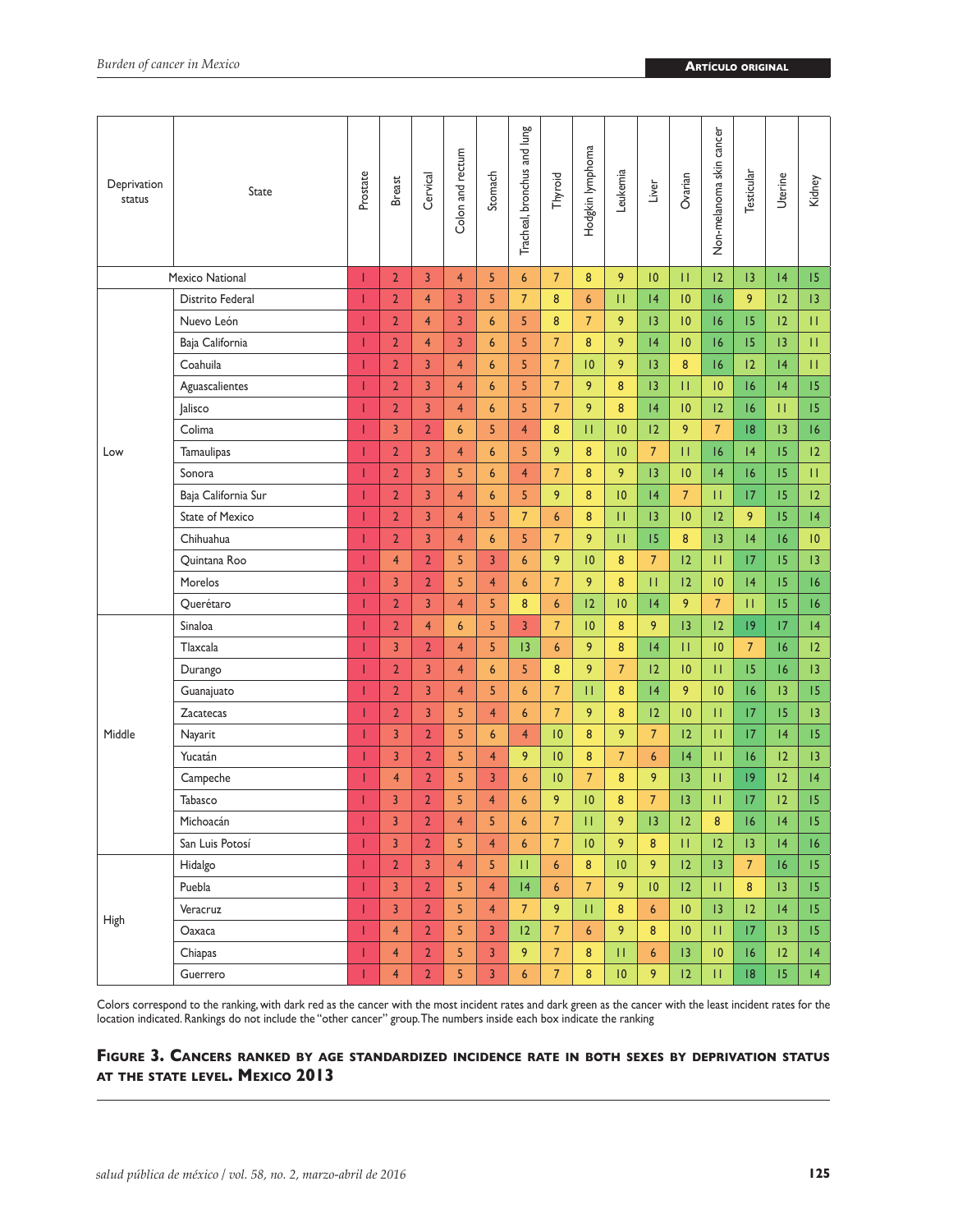| Deprivation<br>status | State                  | Cervical       | <b>Breast</b>  | Stomach        | Liver          | Tracheal, bronchus and lung | Colon and rectum | Pancreatic       | Ovarian        | Leukemia        | Hodgkin lymphoma | Gallbladder and biliary tract | Brain           | Kidney          | Non-melanoma skin cancer | Uterine          |
|-----------------------|------------------------|----------------|----------------|----------------|----------------|-----------------------------|------------------|------------------|----------------|-----------------|------------------|-------------------------------|-----------------|-----------------|--------------------------|------------------|
|                       | Mexico National        | T              | $\overline{2}$ | 3              | $\overline{4}$ | 5                           | $6\overline{6}$  | $\overline{7}$   | 8              | 9               | 10               | П                             | 12              | 3               | 4                        | 15               |
|                       | Distrito Federal       | $\overline{2}$ | Т              | $\overline{4}$ | 5              | $6\overline{6}$             | 3                | $\overline{7}$   | 8              | $ 0\rangle$     | 9                | П                             | 13              | 12              | 9                        | 4                |
|                       | Nuevo León             | $\overline{2}$ | Т              | 5              | $\overline{7}$ | 3                           | $\overline{4}$   | 6                | 8              | 9               | 10               | П                             | 12              | 13              | 20                       | 4                |
|                       | Baja California        | $\overline{2}$ | Т              | 5              | $\overline{7}$ | $\overline{3}$              | $\overline{4}$   | 6                | 8              | 9               | 10               | $\mathbf{H}$                  | 13              | 12              | 9                        | 4                |
|                       | Coahuila               | $\overline{2}$ | T              | 5              | 6              | 3                           | $\overline{4}$   | $\overline{7}$   | 8              | 9               | $\mathbf{H}$     | 10                            | 13              | 12              | 17                       | 4                |
|                       | Aguascalientes         | 3              | Т              | 4              | 6              | $\mathbf{2}$                | 5                | $\overline{7}$   | 8              | 9               | П                | 10                            | 12              | $\overline{13}$ | 4                        | 15               |
|                       | Jalisco                | $\overline{2}$ | T              | 5              | 6              | 3                           | $\overline{4}$   | $\overline{7}$   | 8              | 9               | 10               | П                             | 12              | 3               | 15                       | 4                |
|                       | Colima                 | T              | $\overline{2}$ | 3              | 5              | 4                           | 6                | 8                | $\overline{7}$ | 9               | П                | 10                            | 12              | 13              | 4                        | 15               |
|                       | <b>Tamaulipas</b>      | $\overline{2}$ | T              | 6              | 3              | $\overline{4}$              | 5                | $\overline{7}$   | 8              | 9               | 10               | $\mathbf{H}$                  | 13              | 12              | 17                       | 15               |
| Low                   | Sonora                 | $\overline{2}$ | Т              | $\overline{4}$ | $\overline{7}$ | 3                           | 5                | $\boldsymbol{6}$ | 8              | 9               | 10               | П                             | 3               | 12              | 9                        | 15               |
|                       | Baja California Sur    | $\overline{2}$ | т              | $\overline{4}$ | 8              | 5                           | 3                | 6                | $\overline{7}$ | 9               | 10               | 12                            | 3               | П               | 16                       | 17               |
|                       | <b>State of Mexico</b> | $\overline{2}$ | T              | $\overline{3}$ | 5              | $6\phantom{a}$              | $\overline{4}$   | $\overline{7}$   | 8              | 9               | 10               | $\mathbf{H}$                  | 3               | 12              | 4                        | 15               |
|                       | Chihuahua              | 3              | T              | 5              | $\overline{7}$ | $\overline{2}$              | $\overline{4}$   | $6\overline{6}$  | 8              | 9               | П                | 10                            | 13              | 12              | 8                        | 15               |
|                       | Ouintana Roo           | T              | $\overline{4}$ | $\overline{2}$ | 3              | 6                           | 5                | $\overline{7}$   | 8              | 9               | П                | 10                            | 3               | 12              | 15                       | 16               |
|                       | Morelos                | T              | $\overline{2}$ | 3              | $\overline{4}$ | $6\phantom{1}6$             | 5                | $\overline{7}$   | 8              | 10              | П                | 9                             | 12              | 13              | 4                        | 16               |
|                       | Querétaro              | $\overline{2}$ | T              | $\overline{3}$ | $\overline{4}$ | $\overline{7}$              | 5                | $6\phantom{1}6$  | 8              | 9               | П                | 10                            | 12              | 4               | 13                       | 15               |
|                       | Sinaloa                | $\overline{2}$ | T              | $\overline{4}$ | 5              | 3                           | $6\overline{6}$  | $\overline{7}$   | 8              | 9               | 10               | П                             | 12              | 13              | 16                       | 17               |
|                       | Tlaxcala               | T              | $\overline{2}$ | 3              | $\overline{4}$ | 6                           | 5                | $7\overline{ }$  | 8              | 9               | 10               | П                             | $\overline{13}$ | 12              | 4                        | 16               |
|                       | Durango                | $\overline{2}$ |                | 5              | $\overline{4}$ | 3                           | $6\overline{6}$  | $\overline{7}$   | 8              | 9               | П                | 10                            | 12              | 13              | 15                       | 17               |
|                       | Guanajuato             | $\overline{2}$ | T              | 3              | 5              | $\overline{4}$              | $6\phantom{1}6$  | $\overline{7}$   | 8              | 9               | П                | 10                            | 12              | 13              | 4                        | 15               |
|                       | <b>Zacatecas</b>       | T              | $\overline{2}$ | $\overline{4}$ | 5              | 3                           | $6\phantom{1}6$  | $\overline{7}$   | 8              | 9               | 10               | П                             | 12              | 13              | 15                       | 16               |
| Middle                | Nayarit                | T              | $\overline{2}$ | 5              | 3              | $\overline{4}$              | $\boldsymbol{6}$ | $\overline{7}$   | 8              | 9               | П                | 10                            | 12              | 4               | 3                        | 15               |
|                       | Yucatán                | Т              | $\overline{4}$ | 3              | $\overline{2}$ | 6                           | 5                | 8                | 9              | $\overline{7}$  | П                | 10                            | 13              | 12              | 16                       | 15               |
|                       | Campeche               | 1              | $\overline{4}$ | $\overline{2}$ | 3              | $6\phantom{.}6$             | 5                | $\overline{7}$   | 9              | 8               | 10               | П                             | 13              | 12              | 15                       | 4                |
|                       | Tabasco                | Т              | 3              | $\overline{4}$ | $\overline{2}$ | 6                           | 5                | $\overline{7}$   | 9              | 8               | 10               | П                             | 4               | 12              | 13                       | 15               |
|                       | Michoacán              | T              | $\overline{2}$ | 3              | 5              | $\overline{4}$              | 6                | $\overline{7}$   | 8              | 9               | П                | 10                            | 12              | 3               | 4                        | 15               |
|                       | San Luis Potosí        | 1              | $\overline{2}$ | 4              | 3              | 5                           | 6                | $\overline{7}$   | 8              | $\overline{10}$ | П                | 9                             | $\overline{13}$ | 12              | 16                       | 15               |
|                       | Hidalgo                | $\overline{2}$ | T              | $\overline{4}$ | $\overline{3}$ | $6\phantom{.}6$             | 5                | $\overline{7}$   | 8              | 9               | 10               | $\mathbf{H}$                  | $ 2\rangle$     | 13              | 16                       | 17               |
|                       | Puebla                 | Т              | $\overline{2}$ | $\overline{4}$ | 3              | 8                           | 5                | $\boldsymbol{6}$ | $\overline{7}$ | 9               | 10               | П                             | 13              | 12              | 4                        | 15               |
|                       | Veracruz               | T              | 3              | $\overline{4}$ | $\overline{2}$ | $6\phantom{.}6$             | 5                | 7 <sup>2</sup>   | 8              | 9               | П                | 10                            | 13              | 12              | 16                       | 15 <sub>15</sub> |
| High                  | Oaxaca                 | т              | $\overline{4}$ | $\overline{2}$ | 3              | 10                          | 5                | 6                | $\overline{7}$ | П               | 8                | 9                             | 4               | 13              | 15                       | 16               |
|                       | Chiapas                | T              | $\overline{4}$ | $\overline{3}$ | $\overline{2}$ | 6                           | 5                | $7\overline{ }$  | П              | 10              | 8                | 9                             | 4               | 12              | 13                       | 16               |
|                       | Guerrero               | т              | 3              | $\overline{2}$ | $\overline{4}$ | 5                           | $6\phantom{1}6$  | $\overline{7}$   | 8              | 9               | 10               | П                             | 13              | 12              | 4                        | 17 <sup>2</sup>  |

Colors correspond to the ranking, with dark red as the cancer with the most incident rates and dark green as the cancer with the least incident rates for the location indicated. Rankings do not include the "other cancer" group. The numbers inside each box indicate the ranking

## **Figure 4. Cancers ranked by Age Standardized Death Rate per 100 000 in females by deprivation status at the state level. Mexico 2013**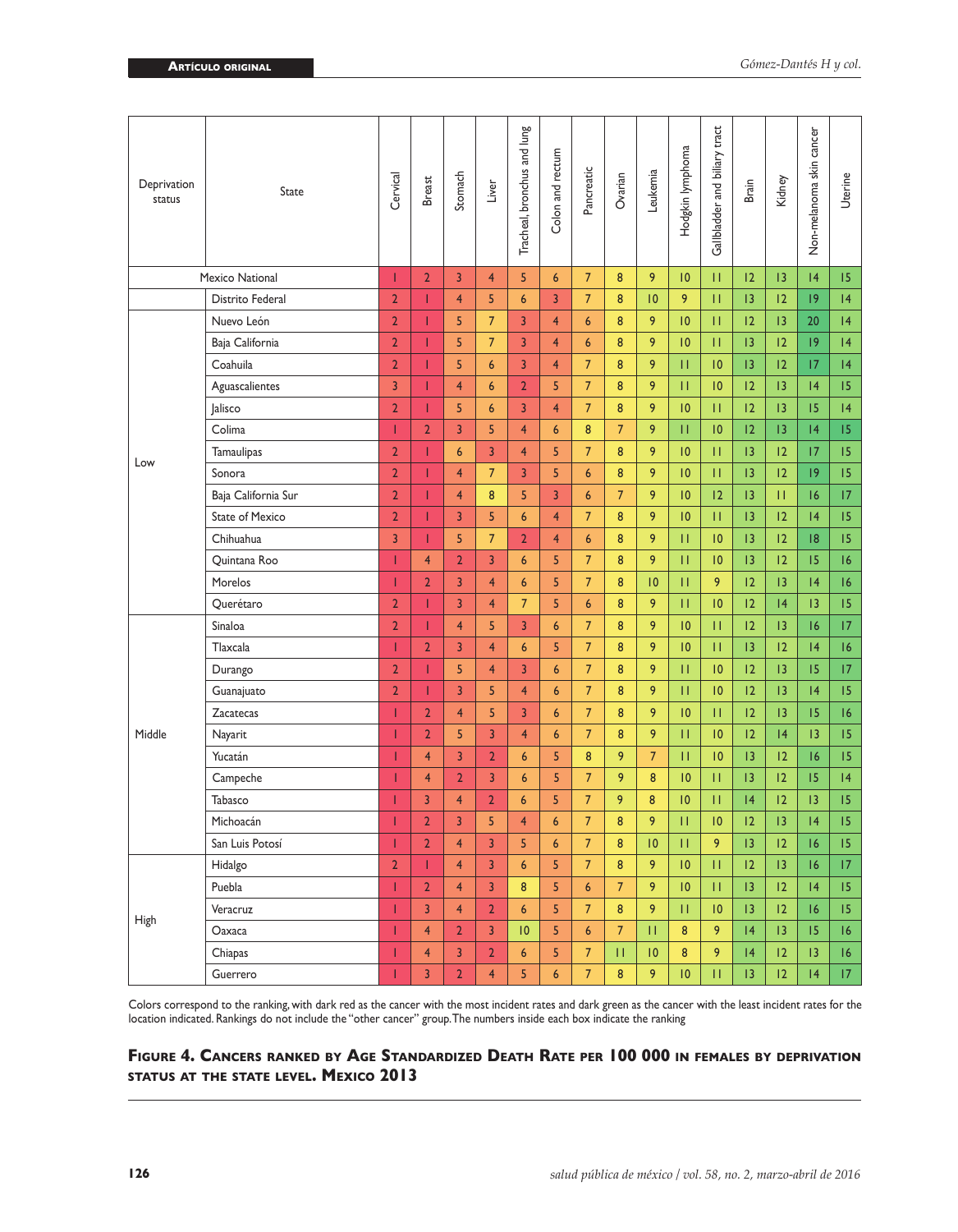| Deprivation<br>status | <b>State</b>           | Prostate       | Tracheal, bronchus and lung | Stomach        | Liver                   | Colon and rectum | Pancreas         | Leukemia        | Hodgkin lymphoma | Kidney          | Esophageal | Brain        | Larynx          | <b>Bladder</b> | Non-melanoma skin cancer | Gallbladder and biliary tract |
|-----------------------|------------------------|----------------|-----------------------------|----------------|-------------------------|------------------|------------------|-----------------|------------------|-----------------|------------|--------------|-----------------|----------------|--------------------------|-------------------------------|
|                       | Mexico National        | Т              | $\overline{2}$              | $\overline{3}$ | $\overline{4}$          | 5                | 6                | 7 <sup>5</sup>  | 8                | 9               | 10         | П            | 12              | 3              | 4                        | 15                            |
|                       | Distrito Federal       | Т              | $\overline{2}$              | $\overline{3}$ | 5                       | $\overline{4}$   | 6                | 8               | $\overline{7}$   | 9               | 12         | 10           | 3               | П              | 17                       | 15                            |
|                       | Nuevo León             | $\overline{2}$ | Т                           | 3              | 5                       | $\overline{4}$   | $6\overline{6}$  | $\overline{7}$  | 8                | 9               | 10         | 13           | П               | 12             | 16                       | 17                            |
|                       | Baja California        | $\overline{2}$ | Т                           | 3              | 5                       | $\overline{4}$   | $6\overline{6}$  | $\overline{7}$  | 8                | 9               | 10         | П            | 12              | 13             | 17                       | 15                            |
|                       | Coahuila               | $\overline{2}$ | T                           | 3              | 5                       | $\overline{4}$   | $6\phantom{1}6$  | $7\overline{ }$ | 9                | 8               | 10         | 12           | П               | 13             | 4                        | 15                            |
|                       | Aguascalientes         | T              | $\overline{2}$              | 3              | 5                       | $\overline{4}$   | $\overline{7}$   | 6               | 8                | 9               | 12         | 10           | 15              | П              | 13                       | 4                             |
|                       | Jalisco                | Т              | $\overline{2}$              | 3              | 5                       | $\overline{4}$   | $\boldsymbol{6}$ | $\overline{7}$  | 8                | 9               | 12         | 10           | П               | 13             | 4                        | 17                            |
|                       | Colima                 | T              | $\overline{2}$              | 3              | $\overline{\mathbf{4}}$ | 5                | $\boldsymbol{6}$ | $\overline{7}$  | 8                | 10              | 12         | 13           | 9               | 15             | 4                        | 16                            |
| Low                   | <b>Tamaulipas</b>      | $\overline{2}$ | т                           | $\overline{4}$ | 3                       | 5                | $6\phantom{1}6$  | $7\overline{ }$ | 8                | 9               | П          | 12           | 10              | 13             | 15                       | 16                            |
|                       | Sonora                 | $\overline{2}$ | T                           | 3              | 5                       | $\overline{4}$   | $6\phantom{1}6$  | $\overline{7}$  | 8                | 9               | 10         | 12           | П               | 13             | 4                        | 16                            |
|                       | Baja California Sur    | $\overline{2}$ | п                           | 3              | 5                       | $\overline{4}$   | $\boldsymbol{6}$ | $7\overline{ }$ | 9                | 8               | 10         | П            | 12              | 4              | 13                       | 17                            |
|                       | <b>State of Mexico</b> | т              | 3                           | $\overline{2}$ | 5                       | $\overline{4}$   | $6\overline{6}$  | $7\overline{ }$ | 8                | 9               | П          | 10           | 13              | 12             | 4                        | 15                            |
|                       | Chihuahua              | $\overline{2}$ | Т                           | 3              | $6\phantom{a}$          | $\overline{4}$   | 5                | $\overline{7}$  | 9                | 8               | 10         | 12           | П               | 13             | 4                        | 15                            |
|                       | Quintana Roo           | Т              | $\overline{2}$              | 3              | $\overline{4}$          | 5                | $\overline{7}$   | $6\overline{6}$ | 10               | 9               | П          | 12           | 8               | 4              | 13                       | 16                            |
|                       | Morelos                | Т              | 3                           | $\overline{2}$ | 5                       | $\overline{4}$   | $\boldsymbol{6}$ | $\overline{7}$  | 8                | 9               | П          | 10           | 4               | 15             | 13                       | $ 2\rangle$                   |
|                       | Querétaro              | т              | 3                           | $\overline{2}$ | 5                       | $\overline{4}$   | $6\phantom{1}6$  | $\overline{7}$  | 8                | 10              | П          | 9            | 13              | 12             | 4                        | 16                            |
|                       | Sinaloa                | $\overline{2}$ | T                           | $\overline{3}$ | $\overline{4}$          | 5                | $6\overline{6}$  | $\overline{7}$  | 9                | 10              | 12         | $\mathbf{H}$ | 8               | 13             | 4                        | 17                            |
|                       | Tlaxcala               | п              | $\overline{4}$              | $\overline{2}$ | 5                       | $\overline{3}$   | $\overline{7}$   | $6\phantom{1}6$ | 8                | 9               | П          | 10           | 16              | 17             | 13                       | $ 2\rangle$                   |
|                       | Durango                | $\overline{2}$ | П                           | 3              | 5                       | $\overline{4}$   | $6\overline{6}$  | $\overline{7}$  | 8                | 9               | П          | 10           | 12              | 13             | 15                       | 4                             |
|                       | Guanajuato             |                | $\overline{2}$              | 3              | 5                       | $\overline{4}$   | $6\overline{6}$  | 7 <sup>5</sup>  | 8                | 9               | П          | 10           | 4               | 12             | 13                       | 15                            |
|                       | Zacatecas              | Т              | $\overline{2}$              | 3              | 5                       | $\overline{4}$   | $6\overline{6}$  | $\overline{7}$  | 8                | 10              | П          | 9            | 15              | 12             | 13                       | 4                             |
| Middle                | Nayarit                |                | $\overline{2}$              | 3              | $\overline{4}$          | 5                | $6\overline{6}$  | $\overline{7}$  | 8                | П               | 12         | 9            | 10              | 13             | 4                        | 15                            |
|                       | Yucatán                |                | $\overline{4}$              | $\overline{2}$ | 3                       | 5                | 9                | 6               | $\overline{7}$   | 8               | 10         | 12           | П               | 16             | 13                       | 15                            |
|                       | Campeche               | п              | 3                           | $\overline{2}$ | $\overline{4}$          | 5                | $\overline{7}$   | 6               | 8                | 9               | П          | 3            | 10              | 15             | 12                       | 16                            |
|                       | Tabasco                | Т              | $\overline{2}$              | 3              | $\overline{4}$          | 5                | $\overline{7}$   | $6\phantom{1}$  | 8                | 9               | П          | 12           | 10              | 16             | 13                       | 15                            |
|                       | Michoacán              | т              | $\overline{2}$              | 3              | 5                       | $\overline{4}$   | 6                | $\overline{7}$  | 8                | 9               | П          | 10           | $\overline{13}$ | 4              | 12                       | 15                            |
|                       | San Luis Potosí        |                | $\overline{2}$              | 3              | 4                       | 5                | $\boldsymbol{6}$ | 7               | 8                | $\overline{10}$ | 9          | П            | $ 2\rangle$     | 15             | $\overline{13}$          | 4                             |
|                       | Hidalgo                | Т              | $\overline{4}$              | $\overline{2}$ | 3                       | 5                | $7\overline{ }$  | $\epsilon$      | 9                | 10              | 8          | $ 2\rangle$  | П               | 16             | 4                        | 15                            |
|                       | Puebla                 | T              | $\overline{4}$              | $\overline{2}$ | $\overline{\mathbf{3}}$ | 5                | 8                | $6\phantom{a}$  | $\overline{7}$   | 9               | 10         | $\mathbf{H}$ | 13              | 15             | 4                        | $ 2\rangle$                   |
|                       | Veracruz               | Т              | $\overline{4}$              | 3              | 2 <sup>2</sup>          | 5                | $6\phantom{1}$   | 7 <sup>2</sup>  | 8                | 10 <sup>°</sup> | 9          | 12           | П               | 16             | 4                        | 15                            |
| <b>High</b>           | Oaxaca                 | Т              | $\overline{4}$              | $\overline{2}$ | 3                       | 5                | $\overline{7}$   | 8               | $6\phantom{1}6$  | 10 <sup>°</sup> | 9          | 12           | 13              | 17             | 4                        | П.                            |
|                       | Chiapas                | Т              | $\overline{4}$              | $\overline{2}$ | 3                       | 5                | $\overline{7}$   | $\bf 8$         | $\boldsymbol{6}$ | 10              | 9          | 12           | П               | 16             | 4                        | 3                             |
|                       | Guerrero               | Т              | 3                           | $\overline{2}$ | $\overline{4}$          | 5                | $6\phantom{a}$   | $\overline{7}$  | 8                | 9               | 10         | 12           | П               | 16             | 13                       | 15 <sup>2</sup>               |

Colors correspond to the ranking, with dark red as the cancer with the most incident rates and dark green as the cancer with the least incident rates for the location indicated. Rankings do not include the "other cancer" group. the numbers inside each box indicate the ranking.

## **Figure 5. Cancers ranked by Age Standardized Death Rate (per 100 000) in males by deprivation status at the state level. Mexico 2013**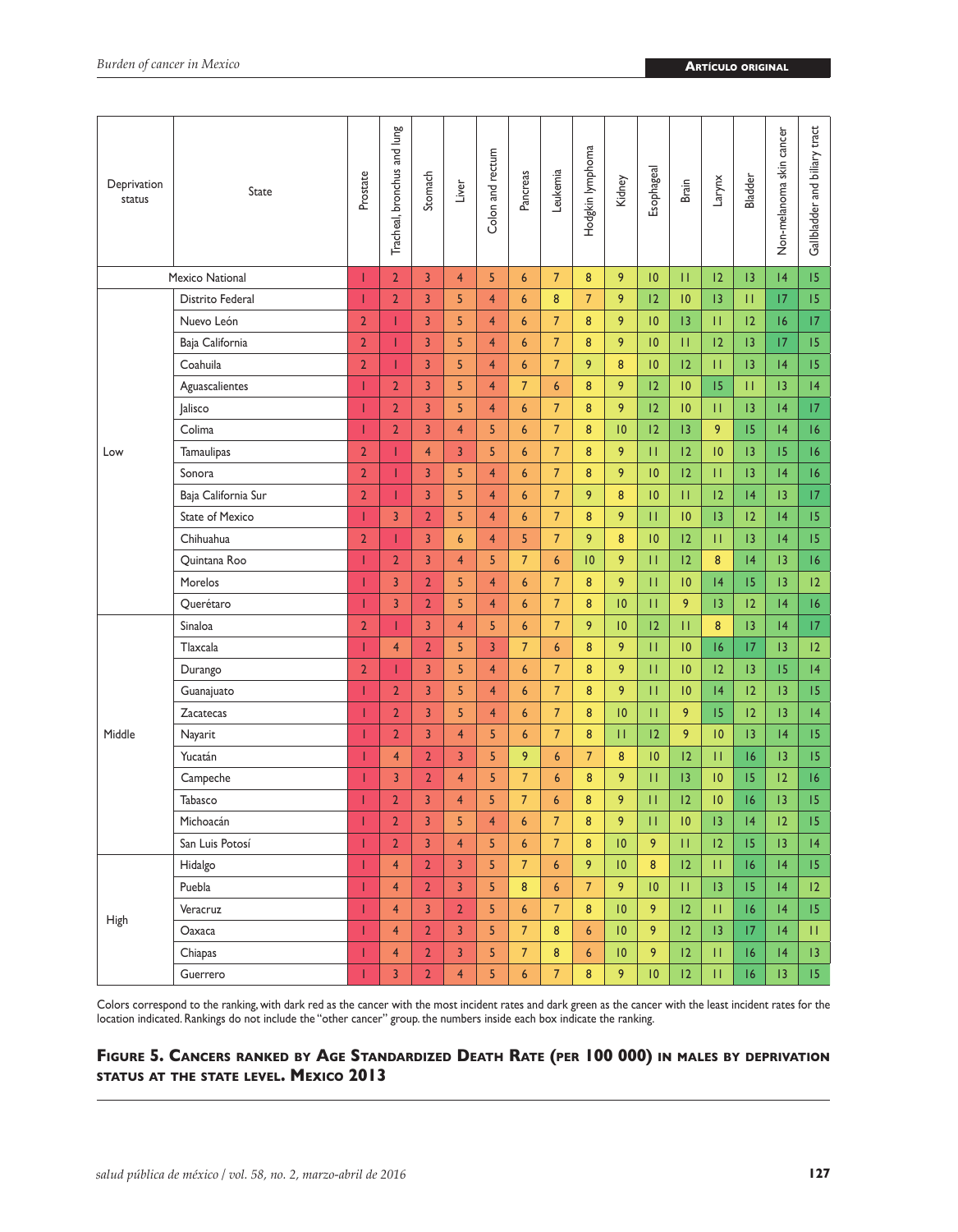level for Mexico, which can help inform health policy and decisions regarding resource allocation.

This is the first report analyzing incidence and mortality for 28 groups of cancers at the state level by deprivation status, for both sexes and different age groups for the period from 1990 to 2013.

The comparison of the estimates from the GBD 2013 study for Mexico (MBD-2013) and the data published in the online mortality database by the National Institute for Statistics and Geography (INEGI, in Spanish)<sup>35</sup> demonstrates the need to improve the quality of the cause-of-death data specifically for cancer. As part of the GBD methodological framework "garbage codes", which are either undefined codes on death certificates or codes that cannot be the underlying cause of death, are being redistributed to improve the quality of cause of death data. For Mexico redistribution of garbage codes in the GBD study increased the total number of cancer deaths by 12 691 (18%) compared to the official numbers published in the INEGI database. The specific causes that showed a higher number of deaths (Institute of Health Metrics and Evaluation, IHME vs INEGI) were stomach cancer (2736, +39%), cervical cancer (2055,  $+54\%$ ), and lung cancer (1747,  $+18\%$ ). The problem with garbage codes in the Mexican vital statistics has been addressed by other researchers although their approach has been to treat the unspecified and garbage codes as separated entities.<sup>28</sup> Another difference is that if a cause of death is coded as being due to a benign neoplasms it is being redistributed to the complementary malignant neoplasm in the GBD 2013 study. The overall increase in the GBD mortality estimates after redistribution of different categories of garbage codes was the highest for uterine (37% increase) and cervical (33% increase) cancers. In the case of cervical cancer increase due to ill-defined codes was 3.3%, for indeterminate causes of death it was 1%, for death assigned to symptoms it was 0.3%, and for deaths assigned to unspecified cancer sites it was 28.8%.36 These issues point out the importance of improving the diagnostic process as well as coding practices by medical personnel certifying causes of deaths in Mexico.

Until these quality improvements can be implemented the MBD-2013 study provides a comprehensive overview of cancer incidence and mortality in men and women. The results demonstrate the complexity that the Mexican health system faces. The number of cancer deaths between 1990 and 2013 more than doubled from 77 294 to 195 925 with some cancers like prostate, colorectal, kidney, breast cancer and malignant skin melanoma showing dramatic increases in incidence rates. Because of the aging Mexican population it has been estimated that cancer incidence will rapidly increase with an expected additional 107 000 new cases per year by 2030 compared to 2012.37

Because of this expected trend cancers that are frequent in an older population deserve special attention. The MBD-2013 study highlights the importance of prostate cancer in Mexico, which is increasing in incidence and mortality throughout the country and regardless of the deprivation status. Further research is needed to determine why mortality due to prostate cancer is increasing despite the availability of early detection and improved treatment. Benchmarking with other countries that have achieved reductions in prostate cancer mortality can be helpful.<sup>38, 39</sup> While pointed out by other studies in Mexico our study demonstrates that prostate cancer deserves special attention with further efforts to improve early detection given the suffering related to a late diagnosis. $40, 41$ 

Breast cancer is another example where early detection is available through breast awareness and mammography. However, coverage of mammography is still limited and most women are diagnosed in a late stage leading to suboptimal survival. $42-44$  It is agreed upon that incidence and mortality due to cervical cancer has decreased even though estimates differ in terms of absolute numbers.45,46 Cervical cancer but also breast cancer are paradigm examples of complex regional cancer patterns, which are clearly linked to the level of deprivation.47,48 In more developed areas breast cancer is more important than cervical while the opposite occurs in the more marginalized states of the country.<sup>49-52</sup> While the former is influenced by life style and nutritional risk factors the latter has an infectious background and lack of access to health services determinants.

Liver cancer is another example with higher rates among more marginalized states possibly linked to infections with hepatitis B and C infection $53$  and higher exposure to contaminated blood transfusions in past.<sup>54,55</sup> Higher lung cancer mortality rates were observed in the northern region with women experiencing higher mortality in the central states of Mexico,<sup>56,57</sup> although trends are predicted to increase in the southern and poorer regions of the country.58 The decreasing mortality rates in the central regions surrounding Mexico City suggest that access to early detection programs, state of the art treatment and specialized medical services increases survival of cancer patients.

### **Study limitations**

The benefit of estimating incidence and mortality within the GBD framework is that it ensured that cancer estimates are adjusted to be consistent with the all-cause mortality estimates, preventing inflation or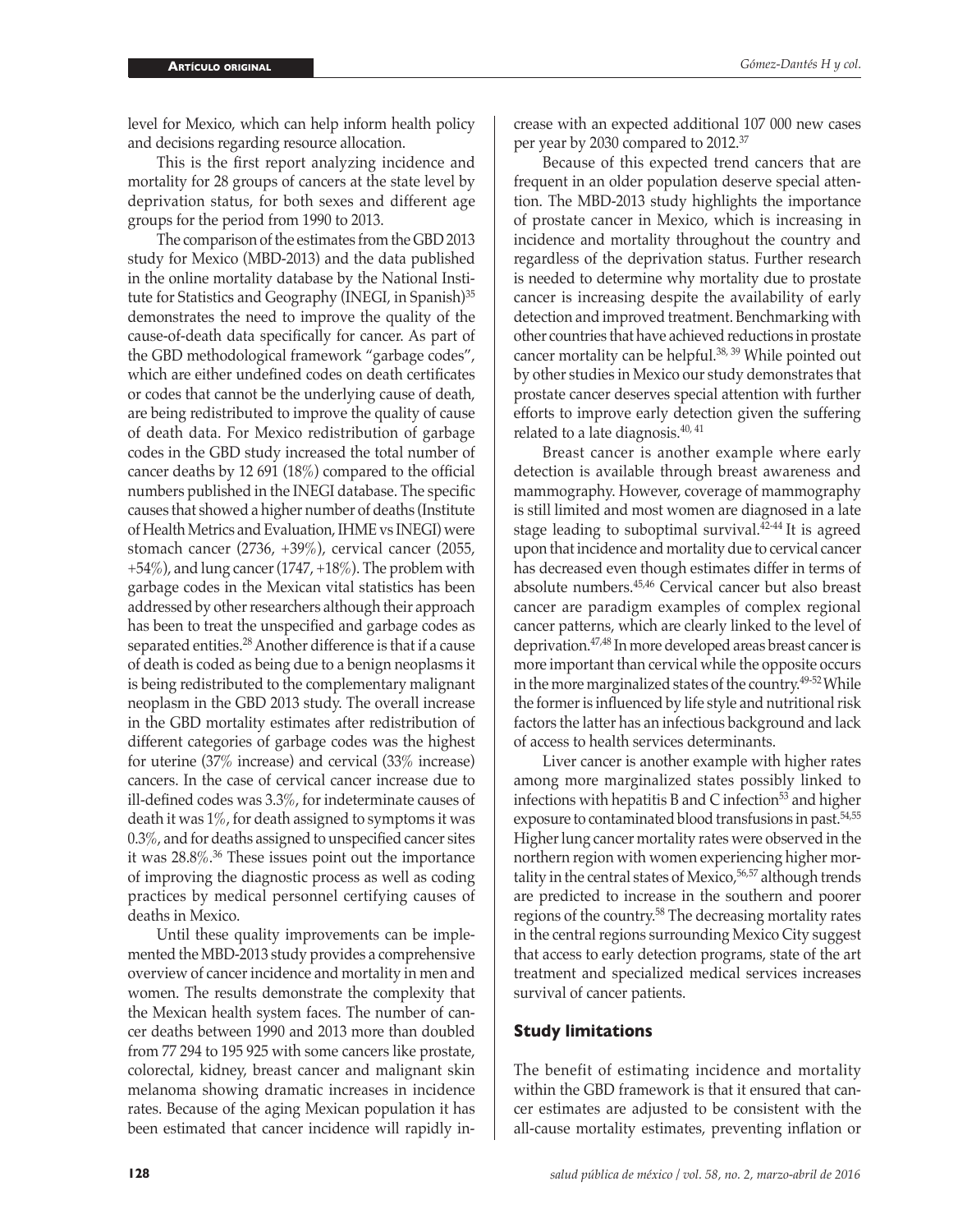underestimation of cause-specific estimates. While quite advanced, these methodologies still result in estimates, which should be used as placeholders until high-quality data become available. The cancer analysis for the MBD-2013 study relies on cause-of-death data, which is ideally supplemented by cancer registry incidence data for improved quality of the estimates. However, cancer incidence data is not available in Mexico.

The implementation of a national cancer registry program in Mexico is of utmost importance to understand the detailed burden of cancer. Cancer registry data includes more detailed information like stage of disease, treatment, and ideally survival data. If incidence estimates rely exclusively on mortality data there is the risk of over- or underestimation of incidence in the setting of rapidly changing cancer incidence (for example in the case of new screening programs) or rapidly changing mortality due to improved treatment or earlier detection.

Another limitation to using exclusively cause-ofdeath data is miscoding, which is a well-known problem and can lead to biased estimates.59,60 Miscoding is especially common in countries with limited diagnostic resources and arises for example when metastatic lesions are coded as primary cancers, which can lead to overestimation of cancers in anatomic sites where metastases are often found (e.g., liver, lung, bone or brain). Changing classification systems (e.g., from *ICD-9* Basic Tabulation List to *ICD-9* detail) can also lead to substantial changes in estimates over time. In the MBD-2013 study to improve the quality of the data sources and to ensure comparability, garbage codes or undefined cancer codes were redistributed, and different coding systems were mapped to a set of uniform GBD causes.

## **Conclusions**

To our knowledge, this is the first effort to report national and state level cancer incidence and mortality estimates for Mexico from 1990 to 2013.<sup>61</sup> Although substantial progress has been achieved regarding early diagnosis and treatment options including surgery, chemo-, targeted-, and radiotherapy for several cancers, the burden due to cancer in the population is increasing. This is mainly related to aging of the population as well as increased exposure to risk factors like smoking, obesity, and dietary factors. To determine an appropriate response to the effect of the demographic transition on health systems like Mexico, up to date estimates on the burden of cancer has to be available at the most granular level. These estimates will provide the information required to implement and evaluate prevention, screening, diagnosis, treatment and palliative care services needed.

*Declaration of conflict of interests*. The authors declare that they have no conflict of interests.

## **References**

1. GBD 2013 Mortality and Causes of Death Collaborators. Global, regional, and national age-sex specific all-cause and cause-specific mortality for 240 causes of death, 1990-2013: a systematic analysis for the Global Burden of Disease Study 2013. Lancet 2015;385(9963):117-171. 2. Anand P, Kunnumakara AB, Sundaram C, Harikumar K, Tharakan ST, Lai OS, *et al*. Cancer is a Preventable Disease that Requires Major Lifestyle Changes, Pharmaceutical Research, (# 2008) DOI: 10.1007/s11095-008-9661-9 3. Global Burden of Disease Cancer Collaboration. The Global Burden of Cancer 2013. JAMA Oncol 2015;1(4):505-527. doi:10.1001/jamaoncol.2015.0735

4. Bray F, Moller B. Predicting future burden of cancer. Nat Rev Cancer 2006;6:63-74.

5. Lozano R, Naghavi M, Foreman K, Lim S, Shibuya K, Aboyans V, *et al*. Global and regional mortality from 235 causes of death for 20 age groups in 1990 and 2010: a systematic analysis for the Global Burden of Disease Study 2010 [published correction appears in Lancet 2013; 381(9867):628]. Lancet 2012;380(9859):2095-2128.

6. Farmer P, Frenk J, Knaul FM, Shulman LN,Alleyne G,Armstrong L, *et al*. Expansion of cancer care and control in countries of low and middle income: a call to action. Lancet 2010; 2: 376 (9747):1186-93. doi: 10.1016/ S0140-6736(10)61152-X

7. Anderson B, Flanigan J. Novel Methods for Measuring Global Cancer Burden Implications for Global Cancer Control. JAMA Oncol 2015;1(4):425-427.

8. Allemani C, Weir HK, Carreira H, Harewood R, Spika D, Wang XS, *et al*. CONCORD Working Group. Global surveillance of cancer survival 1995-2009: analysis of individual data for 25,676,887 patients from 279 population-based registries in 67 countries (CONCORD-2). Lancet 2015; 385(9972):977-1010.

9. Lim SS, Vos T, Flaxman AD, Danaei K, Shibuya G, Adair-Rohani H, *et al*. A comparative risk assessment of burden of disease and injury attributable to 67 risk factors and risk factor clusters in 21 regions, 1990-2010: a systematic analysis for the Global Burden of Disease Study 2010. Lancet 2012;380(9859):2224-2260.

10. Tovar-Guzmán VJ, López-Antuñano FJ, Rodríguez-Salgado N. Tendencias de la mortalidad por cáncer pulmonar en México, 1980-2000. Rev Panam Salud Publica 2005;17(4):254-262.

11. Murray Ch, Ezzati M, Flaxman AD, Lim S, Lozano R, Michaud C, *et al*. GBD 2010: design, definitions, and metrics. Lancet 2012;380(9859):2063-2066. 12. Murray Ch, Vos T, Lozano R, Naghavi M, Flaxman AD, Michaud C, *et al*. Disability-adjusted life years (DALYs) for 291 diseases and injuries in 21 regions, 1990-2010: a systematic analysis for the Global Burden of Disease Study 2010 [published correction appears in Lancet. 2013;381(9867):628]. Lancet 2012;380(9859):2197-2223.

13. Salomon JA, Wang H, Freeman MK, Vos T, Flaxman AD, Lopez AD, *et al*. Healthy life expectancy for 187 countries, 1990-2010: a systematic analysis for the Global Burden Disease Study 2010. Lancet 2012;380(9859):2144-2162.

14. Vos T, Flaxman AD, Naghavi M, Lozano R, Michaud C, Ezzati M, *et al*.Years lived with disability (YLDs) for 1160 sequelae of 289 diseases and injuries 1990-2010: a systematic analysis for the Global Burden of Disease Study 2010 [published correction appears in Lancet. 2013;381(9867):628]. Lancet 2012;380(9859):2163-2196.

15. Wang H, Dwyer-Lindgren L, Lofgren KT, Knoll-Rajaratnam J, Marcus JR, Levin-Rector A. Age-specific and sex-specific mortality in 187 countries,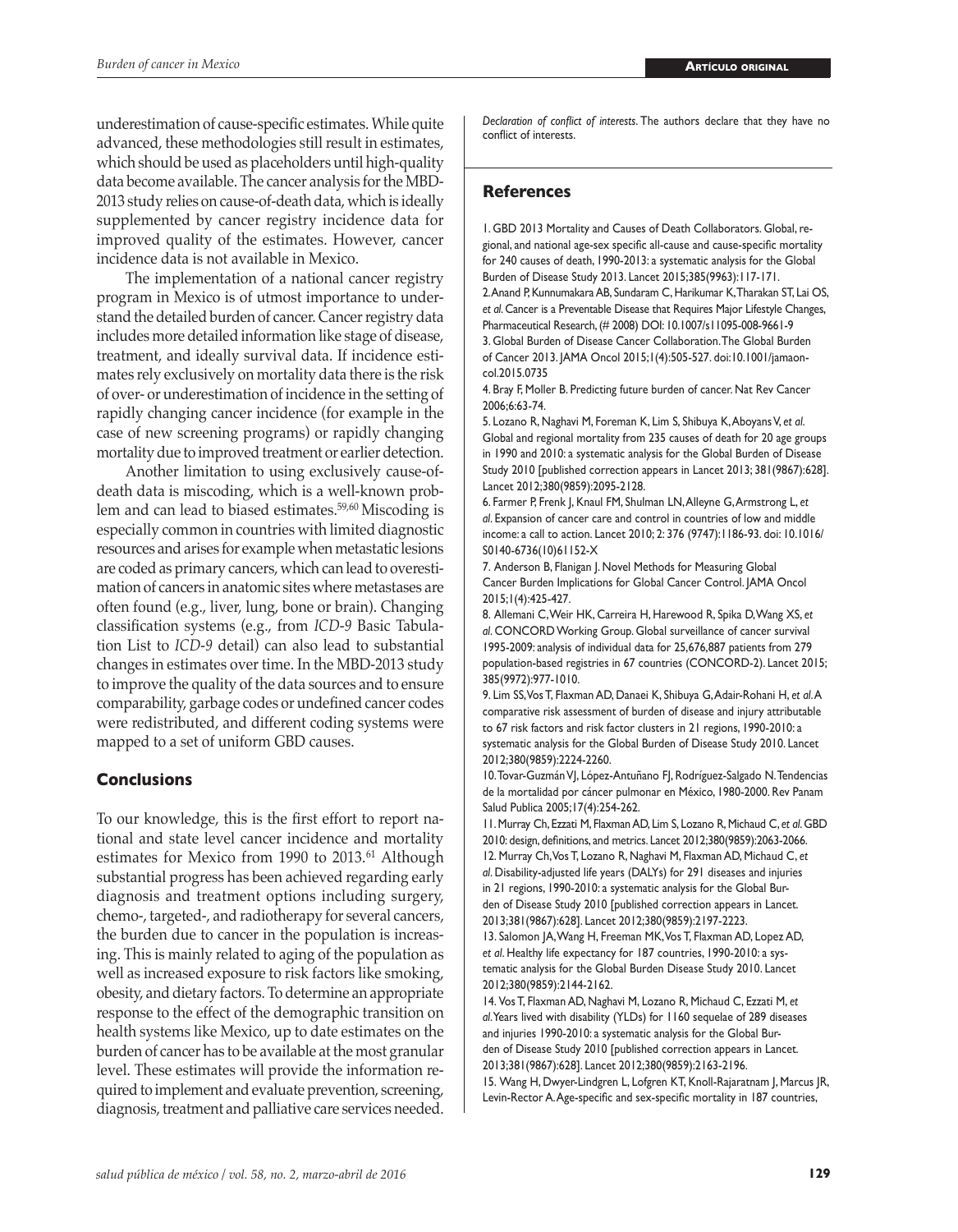1970-2010: a systematic analysis for the Global Burden of Disease Study 2010. Lancet 2012;380(9859):2071-2094.

16. Ahern RM, Lozano R, Naghavi M, Foreman K, Gakidou E, Murray C. Improving the public health utility of global cardiovascular mortality data: the rise of ischemic heart disease. Population Health Metrics 2011; 9: 8. 17. Supplement to GBD 2013 Mortality and Causes of Death Collaborators. Global, regional, and national age-sex specific all-cause and causespecific mortality for 240 causes of death, 1990-2013: a systematic analysis for the Global Burden of Disease Study 2013. Lancet 2015; published online Dec 18. http://dx.doi.org/10.1016/S0140- 6736(14)61682-2.

18. Ávila J L, Fuentes C, Tuirán R. Índices de Marginación 2000. México: CONAPO, 2001.

19. CONAPO, Índice de marginación por entidad federativa y municipio 2010, Octubre 2011 [accessed december 2014]. Available at: http://www. conapo.gob.mx.

20. Villalobos-Pérez JJ, Bourlon MT, Loaeza del Castillo A, Torres-Villalobos G. Variaciones en la frecuencia de cáncer del aparato digestivo en el transcurso de 35 años en cuatro instituciones de la Ciudad de México de distinto nivel socioeconómico. Gac Med Mex 2014;150:49-57.

21. Lozano-Ascencio R, Gómez-Dantés H, Lewis S, Torres-Sánchez L, López-Carrillo L. Tendencias del cáncer de mama en América Latina y el Caribe. Salud Publica Mex 2009;51(S2):s147-s156.

22. Tirado-Gómez L, Mohar-Betancourt A. Epidemiología del cáncer de colon y recto. Gaceta Sociedad Española de Oncología Médica 2008;7(S4):3-11. 23. Méndez-Sánchez N, Villa A, Vázquez-Elizondo G, Ponciano-Rodríguez G, Uribe M. Mortality trends for liver cancer in Mexico from 2000 to 2006. Annals of Hepatology 2008;7(3):226-229.

24. Tovar-Guzmán VJ, Ortiz-Contreras F, Jiménez-Gauna FR, Valencia-Vázquez G. Panorama epidemiológico de la mortalidad por cáncer cérvicouterino en México (1980-2004). Rev Fac Med UNAM 2008;51(2):47-51. 25. Rizo-Ríos P, Sánchez-Cervantes F, González-Rivera A, Betancourt-Cravioto M, Meneses-García A, Mohar A, Kuri-Morales P. Mortalidad por leucemias en menores de 20 años. México 1998-2002. Bol Med Hosp Infant Mex 2005;62(1):9-18.

26. Tovar-Guzmán V, Hernández-Girón C, Barquera S, Rodríguez-Salgado N, López-Carrillo L. Epidemiologic Panorama of Stomach Cancer Mortality in Mexico. Arch Med Res 2001;32:312-317.

27. Abdullaev FI, Rivera-Luna R, Roitenburd-Belacortu V, Espinosa-Aguirre J. Pattern of Childhood Cancer Mortality in Mexico. Arch Med Res 2000;31:526-531.

28. Torres-Sánchez LE, Rojas-Martínez R, Escamilla-Núñez C, de la Vara-Salazar E, Lazcano-Ponce E, Tendencias en la mortalidad por cáncer en México de 1980 a 2011. Salud Publica Mex 2014;56:473-491.

29. Bosetti C, Rodríguez T, Chatenoud L, Bertuccio P, Levie F, Negri E, *et al*. Trends in cancer mortality in Mexico, 1981-2007. Eur J Cancer Prev 2011;20:355-363.

30. Ortega-Cervantes L, Rojas-García AE, Robledo-Marenco ML, Barrón-Vivanco BS, Girón-Pérez MI, Vallejo-Ruiz V, et al. Morbidity of breast cancer and cervical-uterine cancer in women from the Occidental region of Mexico. Cancer morbidity in women. Rev Invest Clin 2013;65(3):221-227. 31. Sánchez-Barriga J. Tendencias de mortalidad por cáncer cérvico-uteri-

no en las siete regiones socioeconómicas y en las 32 entidades federativas de México en los años 2000-2008. Gac Med Mex 2012;148:42-51.

32. El IMSS en cifras. Los tumores malignos en población derechohabiente, 1990-2003. Rev Med Inst Mex Seguro Soc 2005;43(4):349-356.

33. Gómez-Villanueva A, Chacón-Sánchez J, Santillán-Arreygue L, Sánchez-González Y, Romero-Figueroa M. Incidencia de cáncer en una Unidad de Atención Oncológica del Instituto Mexicano del Seguro Social (IMSS), en Toluca, Estado de México. Gac Med Mex 2014;150:297-303.

34. Gutiérrez-Trujillo G, Martínez-Montañez OG, Fernández-Gárate IH, Mejía-Rodríguez I, Alvarado I, Reyes-Morales H. Análisis del descenso de la mortalidad por cáncer cérvico-uterino en el IMSS, 1991-2005. Rev Med Inst Mex Seguro Soc 2006;44 (Supl 1):S129-S134.

35. Instituto Nacional de Estadística y Geografía (INEGI). Registros administrativos. Estadísticas de mortalidad. n.d. [accessed october 12, 2015]. Available at: http://www.inegi.org.mx/est/contenidos/proyectos/registros/ vitales/mortalidad/presentacion.aspx (Retrieved October 12, 2015). 36. Global Burden of Disease Cancer Collaboration. The Global Burden of Cancer 2013. JAMA Oncol 2015 Appendix, eTable 10 pg 61-62, Published online May 28, 2015. doi:10.1001/jamaoncol.2015.0735.

37. Aggarwal A, Unger-Saldaña K, Lewison G, Sullivan R. The challenge of cancer in middle-income countries with an ageing population: Mexico as a case study. Ecancermedicalscience 2015;9:536.

38. Bouchardy C, Fioretta G, Rapiti E, Verkooijen HM, Rapin CH, Schmidlin F, *et al*. Recent trends in prostate cancer mortality show a continuous decrease in several countries. Int J Cancer 2008;123:421-429.

39. Center MM, Jemal A, Lortet-Tieulent J, Ward E, Ferlay J, Brawley O, Bray F. International Variation in Prostate Cancer Incidence and Mortality Rates. European Urology 2012;61(6):1079-1092.

40. Gómez-Guerra LS, Martínez-Fierro ML, Alcántara-Aragón V, Ortiz- López R, Martínez-Villarreal RT, Morales-Rodríguez IB, *et al*. Population-based prostate cancer screening in north Mexico reveals a high prevalence of aggressive tumors in detected cases. BMC Cancer 2009;9:91.

41. Ream E, Quennell A, Fincham L, Faithfull S, Khoo V, Wilson-Barnett J, Richardson A. Supportive care needs of men living with prostate cancer in England: a survey. Bri J Cancer 2008;98:1903-1909.

42. Chávarri-Guerra Y, Villarreal-Garza C, Liedke PE, Knaul F, Mohar A, Finkelstein DM, Goss PE. Breast cancer in Mexico: a growing challenge to health and the health system. Lancet Oncol 2012;13:e335-e343.

43. Sosa-Rubí SG, Walker D, Serván E. Práctica de mastografías y pruebas de Papanicolaou entre mujeres de áreas rurales de México. Salud Publica Mex 2009;51 supl 2:S236-S245.

44. López Carrillo L, Suárez-López L, Torres-Sánchez L. Detección del cáncer de mama en México: síntesis de los resultados de la Encuesta Nacional de Salud Reproductiva. Salud Publica Mex 2009;51 supl 2:S345-S349. 45. Anaya-Ruiz M, Vincent AK, Perez-Santos M. Cervical Cancer Trends in Mexico: Incidence, Mortality and Research Output. Asian Pac J Cancer Prev 2014;15(20):8689-8692.

46. De la Vara-Salazar E, Suárez-López L, Ángeles-Llerenas A, Torres-Mejía G, Lazcano-Ponce E. Tendencias de la mortalidad por cáncer de mama en México, 1980-2009. Salud Publica Mex 2011;53:385-393.

47. Dávila-Cervantes CA, Agudelo-Botero M. Average years of life lost due to breast and cervical cancer and the association with the marginalization index in Mexico in 2000 and 2010. Cad Saúde Pública 2014;30(5):1093-1102. 48. Palacio-Mejía LS, Rangel-Gómez G, Hernández-Avila M, Lazcano-Ponce E. Cervical cancer, a disease of poverty: Mortality differences between urban and rural areas in Mexico. Salud Publica Mex 2003;45 (suppl 3):S315-S325.

49. Agudelo M, Aguirre A, Dávila C. Variaciones en los años de vida perdidos por cánceres de mama y cérvico uterino en México según grado de marginación estatal, 1997 y 2007. Rev Chil Salud Pública 2010;14 (1):8-17. 50. Palacio-Mejía LS, Lazcano-Ponce E, Allen-Leigh B, Hernández-Ávila M. Diferencias regionales en la mortalidad por cáncer de mama y cérvix en México entre 1979 y 2006. Salud Publica Mex 2009;51(supl 2):S208-S219.

51. Lazcano-Ponce E, Palacio-Mejia LS, Allen-Leigh B, Yunes-Diaz E, Alonso P, Schiavon R, Hernandez-Avila M. Decreasing Cervical Cancer Mortality in Mexico: Effect of a panicolaou Coverage, Birthrate, and the Importance of Diagnostic Validity of Cytology. Cancer Epidemiol Biomarkers Prev 2008;17(10):2808-2817.

52. Lozano R, Knaul FM, Gómez-Dantés H, Arreola-Ornelas H, Méndez O. Tendencias en la mortalidad por cáncer de mama en México, 1979-2006. Observatorio de la Salud. In: Fundación Mexicana para la Salud. Documento de trabajo. Competitividad y Salud, Fundación Mexicana para la Salud. México: Funsalud, 2008.